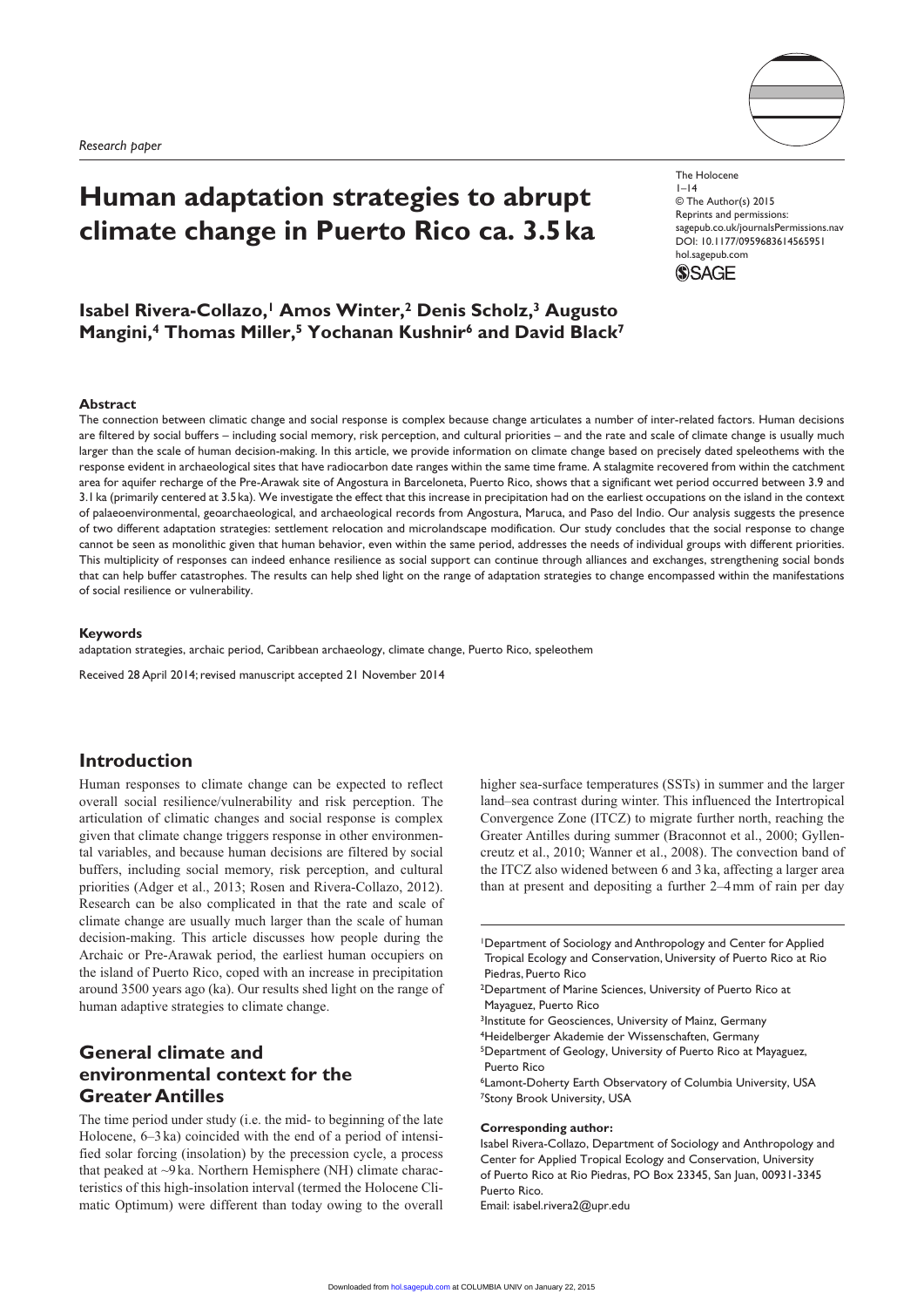compared with modern conditions (Braconnot et al., 2007). The northern sections of South America and the Greater Antilles therefore saw wetter wet seasons and drier dry seasons (Burney et al., 1994; Curtis et al., 1999; Greer and Swart, 2006; Higuera-Gundy et al., 1999; Hodell et al., 1991; Kennedy et al., 2006; Milne et al., 2005; Nyberg et al., 2001; Peros et al., 2007). These changes also led to the intensification of the African summer monsoon and a weakening of the El Niño Southern Oscillation (ENSO) variability (Clement et al., 2000; Moy et al., 2002), which in turn influenced the regular path and intensity of Atlantic tropical storms (Bertran et al., 2004; Donnelly and Woodruff, 2007; Haug et al., 2001; Malaizé et al., 2011; Woodruff et al., 2008a, 2008b).

Geologically, the north coast of Puerto Rico is characterized, from south to north, by a ridge of volcanic mountains (Central Cordillera) reaching a wide karstic region, which continues north into the Atlantic Ocean. These limestone deposits, accumulated between the Oligocene and the Pliocene, constitute the largest water reservoir of the island, consisting of confining and aquifer units that store precipitation and feed a vast underground drainage system (Renken et al., 2002). Further south in the karst, it is characterized by numerous caves and mogotes and increasing thickness of the unsaturated area. Precipitation influences groundwater recharge, which occurs by rapid infiltration with little evaporation (Jones and Banner, 2003; Taylor et al., 2013). Given the characteristics of the climate of the study area, aquifer recharge in the southern karst occurs mostly during the wet season of June–November.

### **Case study: Precipitation reconstruction from speleothems**

Speleothems are increasingly used as terrestrial archives of past climate and environmental change because they provide long, continuous, high-resolution time series that can be precisely dated by uranium-series disequilibrium methods and are generally unaffected by post-depositional diagenetic alteration (Fairchild et al., 2006). The growth rates of speleothems are related to changes in climatic parameters (Lachniet et al., 2012). In the tropics, seasonal precipitation amounts (above individual cave-dependent thresholds) are most likely the primary variable affecting annual speleothem growth (Burns, 2002), but soil activity above the cave and temperature may also be important (Kaufmann, 2003; White, 2004). Hiatuses in speleothems are usually related to periods of climate change, primarily droughts, but may, on occasion, also be because of changes in cave morphology (earthquakes) or hydrologic patterns (Cruz et al., 2005, Van Beynen et al., 2007).

Our data derive from a stalagmite (PA 2b) collected in 2005, 100m inside the cavern of Palco located in the Lares Limestone rock formation in the Ciales municipality of Puerto Rico (Figure 1, ~N18.35°/W66.5°). The in-cave elevation is 250m.a.s.l., with a mean annual cave temperature of 23°C. No formal monitoring has been undertaken, although temperatures, atmospheric  $CO<sub>2</sub>$ , and 18O isotopes have been collected on several occasions. Entry to the cave is via a restricted series of rooms (requiring crawling at one point) that insulate the large interior chambers from outside atmospheric influences. This together with its active dripping at the time of collection and candle-shape were factors in choosing PA 2b for analysis. The stalagmite is 29.25 cm long, with a rounded top and does not show a 'cup' that could imply drip erosion. The thickness of the rock overburden at the cave is 50–70m, tending to increase the lag between rainfall and drip response in the cave (Miller, 2004, 2009).

### *Methods*

For 230Th/U-dating, 12 powder samples, each weighing approximately 200mg, were extracted with a hand-held dental drill along growth layers from a polished slab section of PA 2b. Two ages (PA 2b-3 and PA 2b-8) were determined using a thermal ionization mass spectrometer (TIMS) Finnigan MAT 262 RPQ housed at the Heidelberg Academy of Sciences. The other 10 samples were analyzed with a multi-collector inductively coupled plasma mass spectrometer (MC-ICPMS) located at the Max Planck Institute for Chemistry (MPIC), Mainz. The samples were prepared similarly as described in Frank et al. (2000) for TIMS and Hoffmann et al. (2007) for MC-ICPMS. The calibration of the mixed 229Th–233U– 236U spike used at MPIC is described in Zak et al. (2012) and Scholz et al. (2014). Analytical MC-ICPMS techniques involved a standard-sample bracketing procedure to derive correction factors for mass fractionation and Faraday cup to ion counter gain, as described in Hoffmann et al. (2007), Jochum et al. (2011), and Scholz et al. (2014). All activity ratios reported for both laboratories were calculated using the decay constants from Cheng et al. (2000).

For stable isotope analysis, PA 2b was continuously milled at 0.3-mm intervals using a SHERLINE 5410 milling machine. The samples were analyzed using a continuous flow IsoPrime Multiflow System at the Geology Department at the University of Puerto Rico. Samples were transferred into 10-mL borosilicate vials and sealed with Butyl rubber septa (Labco, High Wycombe, UK). Subsequently, 61 samples and 18 internal standards were heated in the Gasbench tray to  $72 \pm 0.1$ °C, and analyzed on a Gasbench II carbonate periphery. For analysis, the carbonate samples were dissolved in 3–5 drops of orthophosphoric acid under helium (grade 5) atmosphere. Four sample gas aliquots were carried through a Nafion trap to remove residual water before entering the Valco multi-injection loop. The gas mixture  $(CO<sub>2</sub>)$  and He) was introduced into a gas chromatographic column (Poraplot Q) and the  $CO<sub>2</sub>$  separated from other gases. After passing a second water trap, the analyte was introduced into the mass spectrometer. NBS 19 was used as in-house reference material, with isotope ratios (18O/16O and 13C/12C) reported in standard delta notation relative to the Vienna Pee Dee Belemnite standard (‰ VPDB).The external analytical precision for both  $\delta^{13}$ C and  $\delta^{18}$ O is better than 0.06‰.

#### *Results and discussion*

The results of 230Th/U-dating for PA 2b are shown in Table 1 and Figure 2. The 238U content ranges from 0.197 to ca. 0.578 µg/g, and the ages range from  $0.2535 \pm 0.0095$  to  $6.987 \pm 0.067$  ka. The stalagmite exhibits three growth phases (Figure 2): 7–5.5 ka (bottom), 3.9–3.1 ka (middle), and the last 200 years (top). The age determined at the top of PA 2b-1 (i.e. at 10.4mm distance from top (dft)) is significantly older than the age at 21.8mm dft and consequently represents an age inversion (Figure 2). Since this sample has the lowest  $(^{230}Th/^{232}Th)$  ratio of all samples (Table 1), the age inversion is probably because of contamination with detrital 230Th.

Application of the 'standard' correction for detrital contamination, assuming a bulk Earth <sup>232</sup>Th/<sup>238</sup>U weight ratio of 3.8 and  $^{230}$ Th, <sup>234</sup>U, and <sup>238</sup>U in secular equilibrium, results in insignificant age changes for all samples. However, several speleothem studies, in particular from the Caribbean, have shown that a much lower 232Th/238U weight ratio of the detrital component may be required for appropriate correction for detrital contamination (Beck et al., 2001; Fensterer et al., 2010, 2012; Hellstrom, 2006; Hoffmann et al., 2010; Richards and Dorale, 2003). Using the stratigraphic constraint that the age of the speleothem must increase with increasing dft, the 232Th/238U weight ratio of the detritus can be estimated (Hellstrom, 2006). Sample PA 2b-1 is ideal for this purpose because it (1) is very young and (2) has a very low (230Th/232Th) ratio (Table 1) and is thus largely affected by the correction. Its age must be younger than the age of the sample below (PA 2b-2), but older than AD 2005 (i.e. the year of the collection of the stalagmite). This tightly constrains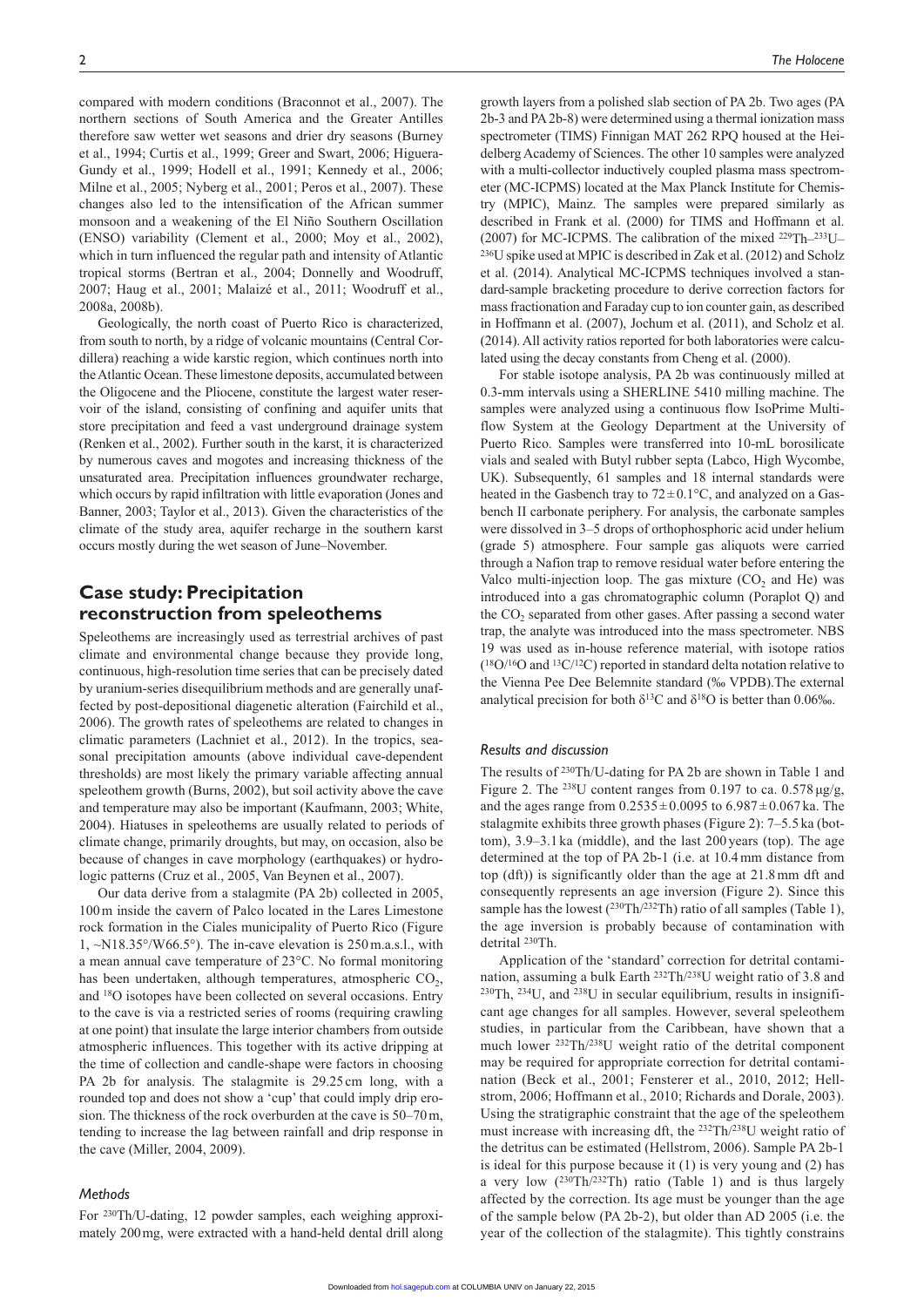

Figure 1. Location of sites mentioned in the text. The approximate coordinates for each are (1) Angostura N18.44°/W66.54°, (2) Paso del Indio (PDI) N18.43°/W66.35°, (3) Maruca N17.99°/W66.62°, (4) Tortuguero Lagoon N18.46°/W66.43°, (5) Cibuco Estuary N18.48°/W66.38° and (6) Palco Cave N18.35°/W66.5°. Precise coordinates are not provided for the archaeological sites or for Palco Cave to protect their location.

the age and consequently the 232Th/238U weight ratio of the detritus. The resulting 232Th/238U weight ratio of the detritus is  $0.35 \pm 50\%$ , which is of the same magnitude as reported in other speleothem studies from the Caribbean (Beck et al., 2001; Fensterer et al., 2010, 2012; Hoffmann et al., 2010). Application of this value to the whole data set resolves all age inversions and results in generally younger ages (Figure 2). However, despite of the lower 232Th/238U value compared with the 'standard' approach, the correction is only significant for two samples (PA 2b-1 and 2b-4, Figure 2, Table 1). Because of the correction, the uncertainty of all ages increases, which is particularly important for the samples with a low  $(^{230}Th/^{232}Th)$  ratio (Table 1, Figure 2).

The chronology of PA 2b is constrained by 12 230Th/U-ages. In addition, we assume an age of AD 2005 for the top of PA 2b because it was actively dripping at the time of collection. The age model was constructed using StalAge (Scholz and Hoffmann, 2011), a software specifically developed for construction of speleothem age models. Because of the relatively large effect of detrital contamination on samples PA 2b-3 and 2b-4 (Figure 2), the age uncertainty of the younger part of the middle section, as estimated by StalAge, is relatively large. Nevertheless, the growth rate of the middle section is between 100 and 200  $\mu$ m/a and thus relatively large.

It is possible that the middle section of PA 2b grew during a shorter interval of time than the 800years estimated by the (relatively uncertain) age model. In this case, the growth rate would be similar as for the bottom section that grew during 7 and 6ka (Figure 2). Fast growth during only relatively short intervals in Caribbean speleothems has been observed for several other stalagmites during the Holocene (Winter et al., 2014). The period of relatively fast growth observed here between 4 and 3ka for PA 2b has yet to be found in other speleothems. Although we cannot exclude local features, such as a change in aquifer characteristics causing the increase in growth, the most likely explanation given for fast tropical speleothem growth is high precipitation (Kaufmann, 2003; Proctor et al., 2000). Supporting the connection between precipitation and speleothem growth is the fact that stalagmite PA 2b has been growing for the last 200 years, a time when precipitation increased after the pervasive droughts of the 'Little Ice Age' (Kennett et al., 2012).

The  $\delta^{18}$ O values of speleothem calcite precipitated at constant temperature deep within the cave are sensitive recorders of varying rainfall amounts that accumulated in the overlying aquifer in Puerto Rico. This is because there is a large negative isotope fractionation in the tropics that accompanies the distillation of rainwater from clouds (Dansgaard, 1964; Winter et al., 2011). δ<sup>18</sup>O values during 3.9–3.1 ka growth phase and for the recent period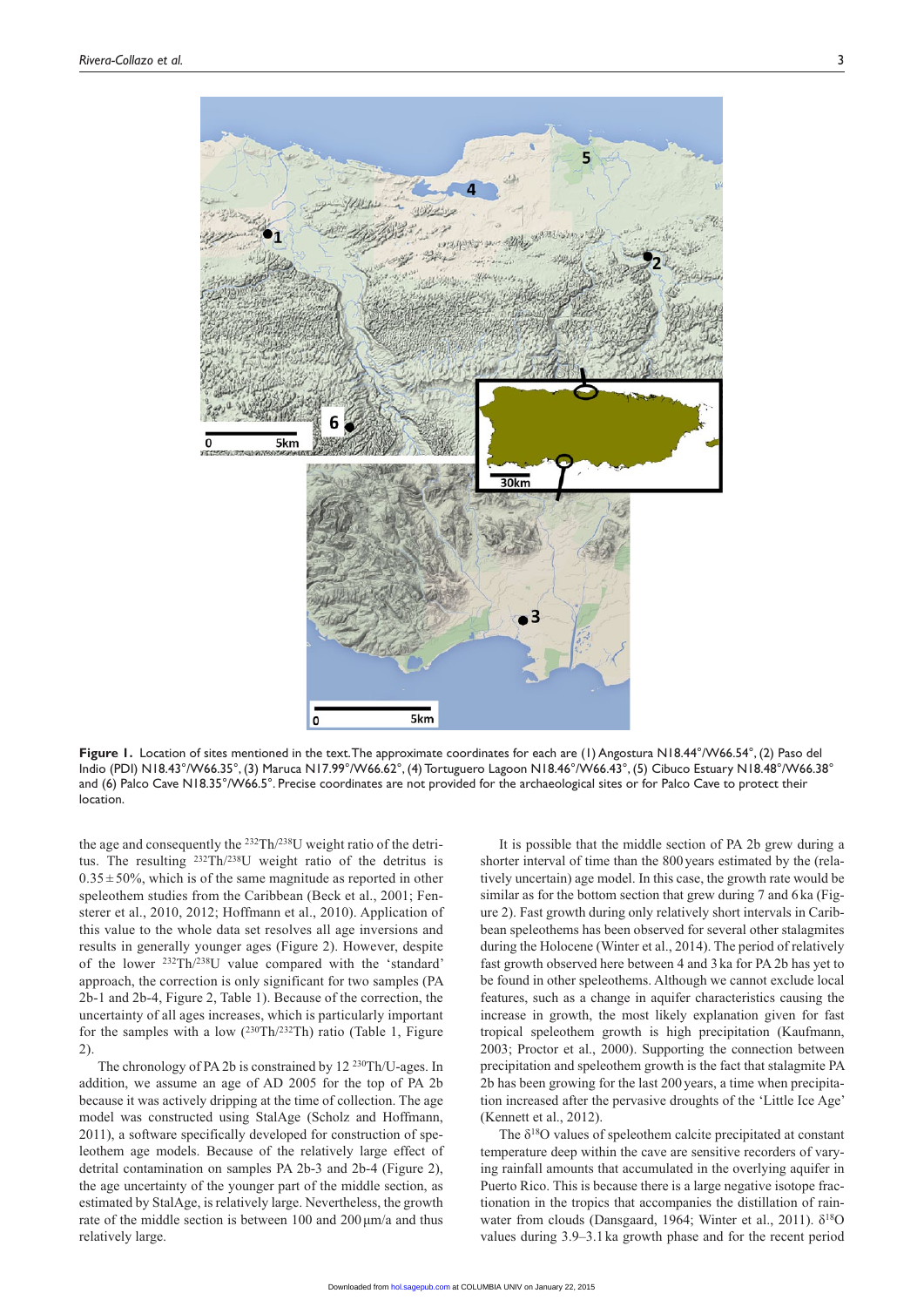| Table 1. <sup>230</sup> Th dating results. The error is $2\sigma$ error. Corrected ages were calculated assuming a bulk earth <sup>232</sup> Th/ <sup>238</sup> U value of $3.8 \pm 50\%$ and |  |  |
|-----------------------------------------------------------------------------------------------------------------------------------------------------------------------------------------------|--|--|
| secular equilibrium between <sup>230</sup> Th, <sup>234</sup> U, and <sup>238</sup> U. Corrected age represents calendar years, before year of analysis (2013).                               |  |  |

| Sample               | 238U<br>$(\mu g/g)$ | Ŧ      | (234U/238U) | 土      | $(^{230}Th/^{238}U) \pm$ |         | $(^{230}Th/^{232}Th)$ | 土     | Age uncorrected $\pm$<br>(ka) |        | Age corrected $\pm$<br>$(ka)^a$ |        |
|----------------------|---------------------|--------|-------------|--------|--------------------------|---------|-----------------------|-------|-------------------------------|--------|---------------------------------|--------|
| PA 2b-1              | 0.197               | 0.001  | 2.6159      | 0.0053 | 0.01656                  | 0.00033 | 14.3                  | 0.3   | 0.6930                        | 0.0140 | 0.2697                          | 0.2056 |
| PA 2b-2              | 0.262               | 0.002  | 2.630       | 0.015  | 0.00610                  | 0.00022 | 47.4                  | 2.1   | 0.2535                        | 0.0095 | 0.2069                          | 0.0248 |
| PA $2b-3b$           | 0.2233              | 0.0004 | 2.599       | 0.013  | 0.0794                   | 0.0077  | 122.4                 | 11.9  | 3.38                          | 0.34   | 3.142                           | 0.352  |
| PA 2b-4              | 0.216               | 0.001  | 2.6041      | 0.0042 | 0.08627                  | 0.00083 | 62.34                 | 0.78  | 3.667                         | 0.037  | 3.162                           | 0.240  |
| PA 2b-6              | 0.225               | 0.001  | 2.5907      | 0.0051 | 0.08897                  | 0.00090 | 477.4                 | 7.4   | 3.803                         | 0.040  | 3.735                           | 0.050  |
| PA 2b-7              | 0.254               | 0.002  | 2.582       | 0.012  | 0.0915                   | 0.0013  | 1388.1                | 92.1  | 3.928                         | 0.059  | 3.903                           | 0.061  |
| PA 2b-8 <sup>b</sup> | 0.3025              | 0.0006 | 2.578       | 0.010  | 0.1335                   | 0.0083  | 1852.1                | 123.8 | 5.78                          | 0.36   | 5.75                            | 0.37   |
| PA 2b-9              | 0.295               | 0.002  | 2.5548      | 0.0048 | 0.12626                  | 0.00098 | 1994.4                | 29.5  | 5.508                         | 0.045  | 5.484                           | 0.045  |
| PA 2b-10             | 0.263               | 0.002  | 2.5509      | 0.0059 | 0.1479                   | 0.0014  | 6536.4                | 808.0 | 6.485                         | 0.063  | 6.477                           | 0.063  |
| PA 2b-11             | 0.369               | 0.002  | 2.5530      | 0.0067 | 0.1500                   | 0.0012  | 1724.7                | 38.4  | 6.576                         | 0.058  | 6.544                           | 0.062  |
| PA 2b-12 0.389       |                     | 0.002  | 2.5493      | 0.0044 | 0.1511                   | 0.0013  | 6846.5                | 255.9 | 6.634                         | 0.061  | 6.626                           | 0.061  |
| PA 2b-13             | 0.578               | 0.004  | 2.5438      | 0.0039 | 0.1586                   | 0.0015  | 6039.6                | 159.6 | 6.987                         | 0.067  | 6.977                           | 0.068  |

aCorrected ages were calculated using a <sup>232</sup>Th/<sup>238</sup>U weight ratio of the detritus of 0.35±50% and assuming (<sup>230</sup>Th, <sup>234</sup>U, and <sup>238</sup>U in secular equilibrium (see main text for details).

bSamples dated by TIMS.



**Figure 2.** Age model of Palco 2b based on StalAge (Scholz and Hoffmann, 2011), showing that the stalagmite grew rapidly (8 cm) around 3.5 ka.

(last 200 years) are shown in Figure 3. The variability (i.e. −2.5‰ to −3.5‰ in both cases) is equivalent to a 50–70mm change in average annual precipitation (Winter et al., 2011). The mean value of the  $\delta^{18}$ O values for both time periods (−3.1‰) are also nearly identical. This suggests that similar precipitation conditions occurred during both time intervals and that 50–70mm/yr average rainfall may be the threshold for stalagmite growth at Palco cave.

The 3.9–3.1 ka growth phase in PA 2b fits between two NH cold events at ~4.1 and ~3.2ka (Mayewski et al., 2004; Zhang et al., 2000), probably representing a break in the cold conditions and, thus, a return of the ITCZ to a position further north. The Cariaco Basin record (Haug et al., 2001) coincides with our observations as higher concentrations of Ti and Fe between 3.7 and 3.5 ka indicate a northern location of the ITCZ, meaning higher rainfall in the Caribbean. Just before 3 ka, Ti in Cariaco dropped as the ITCZ shifted southward, coinciding with the end of speleothem growth in PA 2b.

## **Social context of Puerto Rico at the end of the mid-Holocene**

It has been previously thought that the earliest occupations of Puerto Rico, collectively referred to as Pre-Arawak or Archaic

Period, comprised small bands of mobile hunter-gatherers. However, recent research has led to the re-evaluation of this characterization (Rivera-Collazo, 2011b, 2011c; Rodríguez Ramos, 2008, 2010). Sites such as Maruca, Paso del Indio (PDI), and Angostura indicate the presence of permanent settlements on open-air areas near rivers or coasts, providing easy access to the sea (Rivera-Collazo, 2011b). The material culture assemblage of the period suggests long-distance webs of interaction with other islands and the Caribbean coasts of South and Central America, particularly the Isthmo/Colombian area (Pagán Jiménez, 2007, 2011; Rodríguez Ramos, 2010).

Exchange and long-distance webs of interaction during the Archaic Period were significant drivers of social dynamics and settlement patterns, including sedentism or permanent settlement within hunter-gatherer socioeconomic contexts (Rivera-Collazo, 2011b; Rodríguez Ramos, 2010). Radiocarbon dates from archaeological studies (Rodríguez Ramos, 2010: 44) indicate that Puerto Rico was initially occupied ca. 4.8 ka (4713 cal. BP (intercept, 2σ 95.4%) from Maruca, Puerto Rico). The archaeological record during the Archaic Period suggests cultural continuity without significant social change until after the beginning of the Ceramic Age/Saladoid Period (ca. 2.0–1.9 ka). No change in social parameters of the Archaic Period is evidenced in the archaeological record that could explain adaptive responses as discussed in this paper.

### **Case study: Archaeology**

In order to evaluate what effect, if any, the 3.5 ka wet period had over the social groups living in Puerto Rico, we selected Angostura, Maruca, and Paso del Indio (PDI; Figure 1). These three sites are archaeological deposits where permanent settlement occurred during the Archaic Period, with radiocarbon dates overlapping the wet period identified in the PA 2b speleothem. In this paper, we look at these sites in a higher detail than ever before – acknowledging the gaps in archaeological research – in order to examine what happened at each site during the 3.5ka wet period.

The data on Maruca and PDI discussed here are based on the stratigraphic, chronostratigraphic, and archaeological records included in published and unpublished reports (Clark et al., 2003; García Goyco, 1998; García Goyco and Maurás Casillas, 1993; Pantel, 1994; Rodríguez, 1997, 2004; Rodríguez Ramos, 2010; Walker, 2005) and reexamined within the context of the new palaeoclimate data discussed above.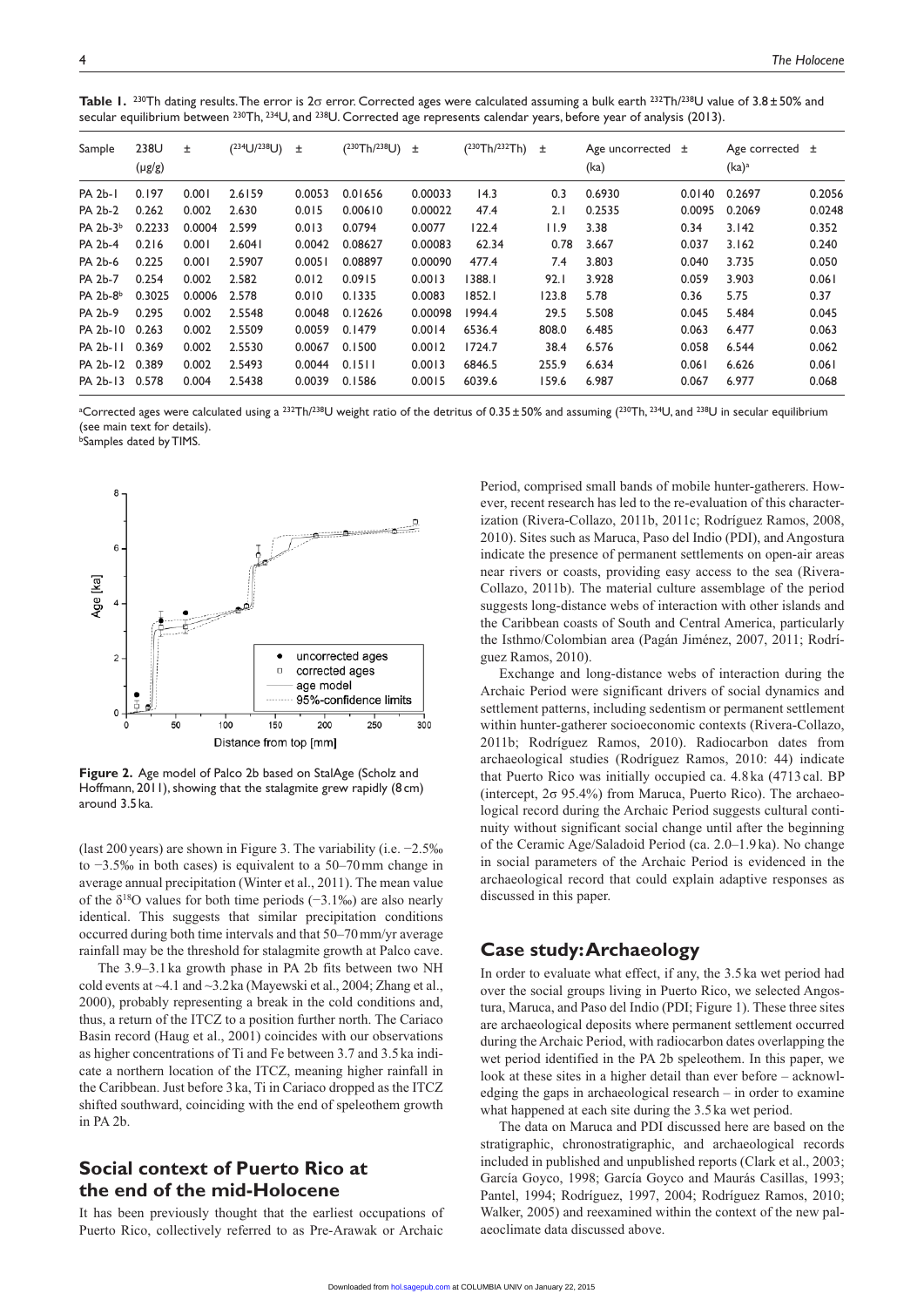

**Figure 3.** Comparison of modern δ18O values analyzed from Palco 2b (left) and δ18O values analyzed from the same speleothem during the 3.5 ka growth period (right). δ18O values in the stalagmite are an indication of the amount of precipitation (amount effect, Dansgaard, 1964). The straight line indicates average values of the isotopes, while the line in between the values marks the 4-year moving average. Note the similarity of both records indicating similar conditions.

For Angostura, however, we are evaluating primary data recovered from excavations conducted by the first author. Angostura is located within the Grande de Manatí hydrological basin – within the hydrological system that encompasses the Palco cave – on the west bank of the Grande de Manatí River, at the contact between the karstic hill and the coastal plain. The archaeological deposits are concentrated on four mounds (A, B, C, and D), which overlie limestone outcrops, and on the lower area in between the mounds, where black anthrosols were identified. The earliest settlers cleared the tropical forest covering the area, possibly using fire, and settled on the forest soil over the limestone bedrock, which is identified as yellow clay with shallow A-horizon.

#### *Geoarchaeological methods for Angostura*

Accelerator mass spectrometry (AMS) radiocarbon dates were obtained from mounds B and C, and from the anthrosol area adjacent to mound B (Beta Analytic Laboratories). Other radiocarbon dates (AMS and conventional) were reported in previous excavations (Ayes, 1988; Vega, 2000). All were calibrated with OxCal4.1 using Marine09 or IntCal09 as appropriate (Table 2). The occupational history of the rest of the site was reconstructed through stratigraphic analysis, which included a detailed geoarchaeological evaluation of the deposits: grain size, organic and carbonate content (OM and  $CaCO<sub>3</sub>$ ), phosphates, magnetic susceptibility (Table 3), and microartifact analysis (Tables 4 and 5). Grain size analysis combined dry sieving method for the coarse fraction and hydrometer method for the fine fraction (Goldberg and Macphail, 2006). The coarse fraction  $(>1$  mm) was removed from the sample through wet sieving after disaggregating the mineralogical components using a sodium hexametaphosphate solution (Calgon 5%). The finer fraction (including fine sand) was collected in a 1000mL cylinder where the density of the sediment suspended in the water column was measured in g/L using a hydrometer. Readings were taken at set intervals between 30s and 24h. Corrected readings were calculated after deducting the reading obtained from a control cylinder containing distilled water and Calgon.

The coarse fraction was weighed and sieved using nested sieves separating them into different Φ sizes.

After dry sieving, all the coarser fractions were retained for multifraction microartifact analysis (4, 2, 1, 0.5, 0.25, 0.125, and 0.063mm fractions). Samples were inspected under an incidentlight microscope and percentages of artifact content per fraction were estimated visually using the chart from Bullock et al. (1985: 24–25). In addition, the contents of the field-collected 3mmmesh sieves were sorted and analyzed for size-specific microartifact analysis. A statistical random sample of 1.15L was selected for study.

Loss on ignition (LOI) was used for determining the organic (OM LOI) and carbonate  $(CaCO<sub>3</sub>$  LOI) contents of the samples. OM LOI samples, consisting of approximately 10g of sediment, were fired in a furnace at 550°C for 1.5h and allowed to cool in a desiccator to room temperature. For calculating the  $CaCO<sub>3</sub>$ , the samples were returned to the furnace and fired at 1000°C for 1 h after reaching peak temperature. The samples were left to cool in the furnace overnight.

Phosphorous content was calculated using the Gundlach Method, where presence of phosphorous is revealed by a blue color and is expressed in terms of a subjective relative visual scale from 0 to 3, where 0 is no blue tint and 3 is strong blue radiating bands. For this test, 50mg of sample was placed on the center of an ash free filter paper. Two drops of acid ammonium molybdate solution were added to the sample, followed, 30 s later, by two drops of ascorbic acid. Given that blue color even in weak samples continues to develop with time, readings were taken at a standardized time of 2min.

Magnetic susceptibility  $(χ)$  was measured using a Bartington MS2 meter with a MS2B sensor. For each sample, 10 g of sediment was placed in diamagnetic containers. Readings of all samples were first made in low frequency followed by high frequency (0.46 and 4.6 kHz). In order to determine maximum potential, the samples were submitted to an oxidation and reduction cycle in the furnace: 10 g of dry sample was mixed with 1 g of plain flour and placed in 25mL porcelain crucibles. The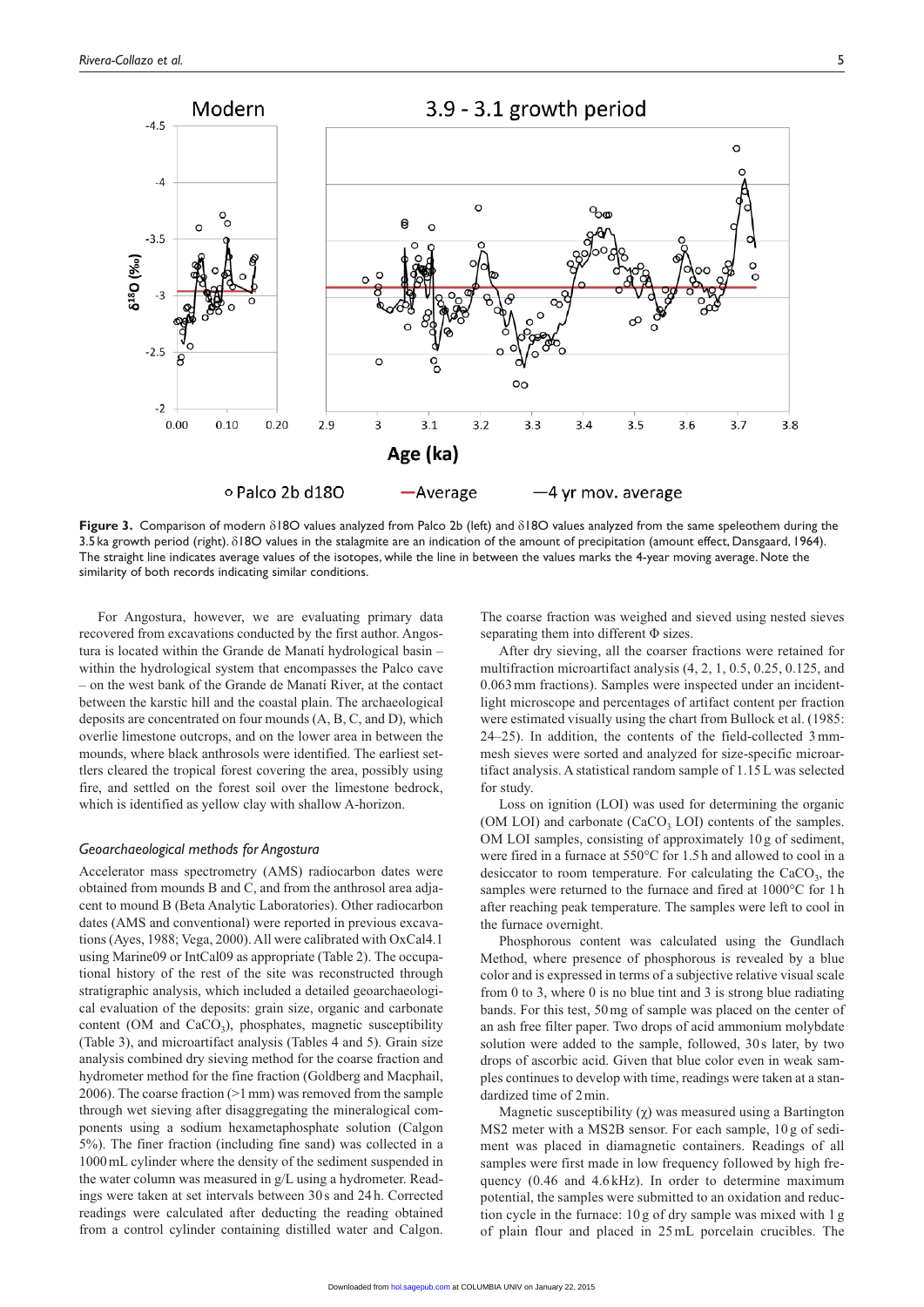**Table 2.** Radiocarbon dates from Angostura, calibrated with OxCal4.1 using Marine09 for shell samples and IntCal09 for all others. AMS samples are marked \* and conventional, +. Samples collected by the author (Rivera-Collazo) are marked ^. All the other radiocarbon dates were published by Ayes (1988) or Vega (2000).

| Lab no.      | Material          | Locus - context                                      | Depth (cm<br>below surface) | <sup>14</sup> C age | Calibrated age (cal. BP; $2\sigma$ ,<br>95.4% probability) | Median of calibrated age<br>(cal. BP; $2\sigma$ , 95.4%) |
|--------------|-------------------|------------------------------------------------------|-----------------------------|---------------------|------------------------------------------------------------|----------------------------------------------------------|
| GX-28808     | Charcoal*         | Mound B - midden                                     | ca. 7-39                    | $3670 \pm 40$       | 4144-4121; 4094-3888                                       | 4003                                                     |
| GX-28806     | Charcoal*         | Mound B - midden                                     | ca. 7-39                    | $3570 \pm 40$       | 3979-3816: 3797-3723                                       | 3870                                                     |
| GX-28805     | Charcoal*         | Mound B - habitation<br>surface                      | ca. 39-63                   | $3700 \pm 30$       | 4147-4115; 4100-3967;<br>3944-3930                         | 4037                                                     |
| GX-28807     | Charcoal*         | Mound $B -$ forest soil/<br>first habitation surface | >99                         | $3920 \pm 40$       | 45   1-4484; 4442-4239                                     | 4354                                                     |
| Beta-29778   | Charcoal+         | Mound B - unknown                                    | Unknown                     | $5960 \pm 250$      | 7414-7392; 7371-7356;<br>7330-6300                         | 6820                                                     |
| GX-28809     | Charcoal*         | Mound B - midden                                     | ca. 39-63                   | $3470 \pm 40$       | 3840-3638                                                  | 3749                                                     |
| GX-28810     | Shell+            | Mound $B -$ shell layer                              | ca. 63-99                   | $3980 \pm 80$       | 4226-3761                                                  | 3986                                                     |
| $GX-28813$   | Shell+            | Mound $B -$ shell layer                              | ca. 63-99                   | $4010 \pm 70$       | 4229-3829                                                  | 4024                                                     |
| GX-28814     | Charcoal+         | Mound $B -$ shell layer                              | ca. 63-99                   | $3740 \pm 100$      | 4413-3860                                                  | 4108                                                     |
| GX-28811     | Shell+            | Mound $B -$ shell layer                              | ca. 63-99                   | $3830 \pm 90$       | 3932-3419                                                  | 3672                                                     |
| GX-28812     | Shell+            | Mound $B -$ forest soil/<br>first habitation surface | >99                         | $4120 \pm 80$       | 4048-3556                                                  | 3784                                                     |
| Beta-294435^ | Charred material* | Unit 3 - Shell layer/<br>Anthrosol                   | 74-80                       | $2120 \pm 30$       | 2295-2270; 2155-1998                                       | 2093                                                     |
| Beta-294434^ | Charred material* | Mound $C$ – midden/shell<br>layer                    | $12 - 14$                   | $3680 \pm 40$       | 4146-4118: 4096-3898                                       | 4019                                                     |
| Beta-294440^ | Plant material*   | Offsite Core 2                                       | 538                         | $3740 \pm 30$       | 4224-4205: 4158-3985                                       | 4096                                                     |
| Beta-294439^ | Organic sediment* | Offsite Core 4                                       | 178                         | $1890 \pm 30$       | 1895-1732                                                  | 1839                                                     |
| Beta-294438^ | Plant material*   | Offsite Core 3                                       | 353                         | $840 \pm 30$        | 893-878; 796-686                                           | 747                                                      |
| Beta-294437^ | Wood*             | Offsite Core I                                       | 280                         | $1430 \pm 30$       | $1376 - 1293$                                              | 1327                                                     |
| Beta-294437^ | Charred material* | Offsite Core 3                                       | 439                         | $660 \pm 30$        | 673-628; 603-558                                           | 611                                                      |

AMS: accelerator mass spectrometry.

| Table 3. Summary of main results of the geoarchaeological analyses of onsite samples. Grain size is presented as cumulative percentages of |  |  |  |  |
|--------------------------------------------------------------------------------------------------------------------------------------------|--|--|--|--|
| gravel ( $\square$ ), sand ( $\square$ ), silt ( $\square$ ), and clay ( $\square$ ).                                                      |  |  |  |  |

| Locus                   | Stratum                               | Grain size | P              | $\chi_{\text{LF}}$ | $\chi_{\mathsf{conv}}$ | OM LOI (%) | $CaCO3$ LOI $(\%)$ |
|-------------------------|---------------------------------------|------------|----------------|--------------------|------------------------|------------|--------------------|
| Mound C                 | $\mathsf{A}$                          |            | $\overline{3}$ | 4.4                | 0.10                   | 18.12      | 6.40               |
|                         | $\sf B$                               |            | 3              | 4.1                | 0.13                   | 11.40      | 10.73              |
|                         | $\mathsf C$                           |            | 3              | $\,$ l .6 $\,$     | 0.03                   | 12.06      | 2.92               |
|                         | D                                     |            | $\mathbf{2}$   | $0.5\,$            | 0.01                   | 11.02      | 2.11               |
| Unit 3 (Anthropic soil) | $\mathsf{B}_{\mathsf{up}}$            |            | $\mathbf{3}$   | $3.9$              | 0.11                   | 15.14      | 2.83               |
|                         | $\mathsf{B}_{\mathsf{low}}$           |            | 3              | $4.0\,$            | 0.11                   | 18.28      | 0.76               |
|                         | $\mathsf{C}_{\mathsf{west}}$          |            | 3              | 4.3                | 0.10                   | 13.24      | 1.85               |
|                         | $\mathsf{C}_{\mathsf{east}}$          |            | 3              | 4.4                | 0.13                   | 13.92      | 3.27               |
|                         | $\mathsf{C}_{\mathsf{mid}}$           |            | $\overline{3}$ | $4.8\,$            | 0.12                   | -          | -                  |
|                         | D                                     |            | 3              | 4.3                | 0.15                   | 14.04      | 7.86               |
| Mound B                 | F                                     |            | 3              | 3.9                | 0.13                   | 11.46      | -                  |
|                         | $\mathsf{G}_{\mathsf{up}}$            |            | 3              | $4.0\,$            | 0.16                   | 9.24       | 10.92              |
|                         | $\mathsf{G}_{\mathsf{low}}$           |            | 3              | 4.5                | 0.19                   | 8.60       | 10.79              |
|                         | H                                     |            | 3              | $6.2\,$            | 0.16                   | 9.58       | 3.71               |
|                         | $\boldsymbol{\mathsf{I}}_{\text{up}}$ |            | $\mathbf{3}$   | $5.2$              | 0.14                   | 11.62      | 4.05               |
|                         | $\mathsf{I}_{\mathsf{low}}$           |            | 3              | $5.0\,$            | 0.14                   | 12.14      | 3.88               |
|                         | J                                     |            | $\sqrt{2}$     | $3.9$              | 0.19                   | 7.12       | 15.88              |

LOI: loss on ignition.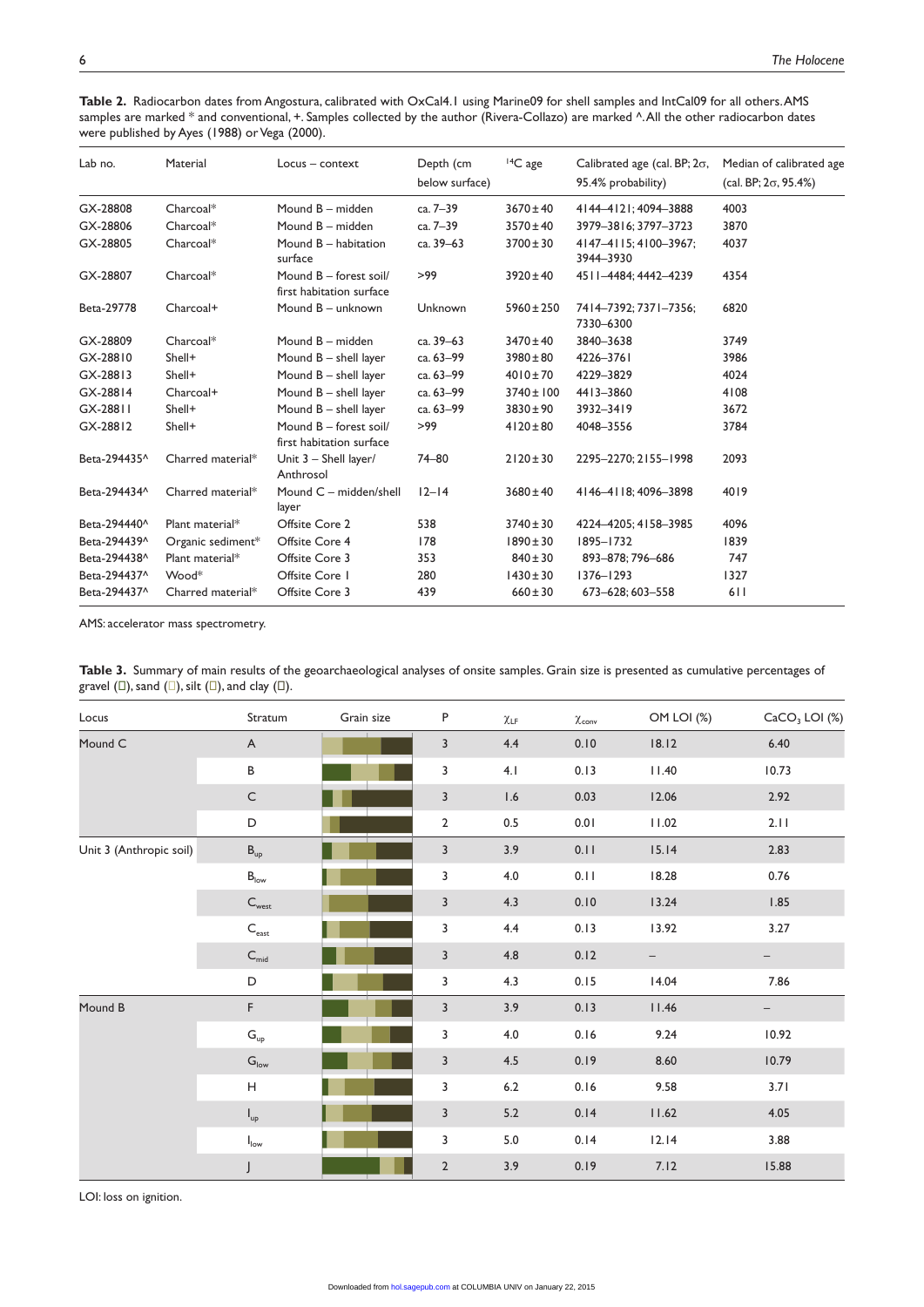| Locus                   | Stratum | Sample weight (g) | Artifact content (%) | Microartifact content (%) M/A ratio |      |  |
|-------------------------|---------|-------------------|----------------------|-------------------------------------|------|--|
| Mound C                 | B       | 36.824            | 3.4                  | 26.4                                | 7.7  |  |
|                         | C       | 34.6              | 1.2                  | 2.5                                 | 2.1  |  |
|                         | D       | 30.036            | 0.0                  | 0.0                                 | 0.0  |  |
| Unit 3 (Anthropic soil) | Cw      | 35.489            | 0.0                  | 2.2                                 | 75.8 |  |
|                         | Cm      | 41.018            | 0.6                  | 5.6                                 | 9.1  |  |
|                         | Ce      | 43.071            | 1.8                  | 2.7                                 | 1.5  |  |
|                         | D       | 34.909            | $\mathsf{L}$         | 20.3                                | 17.8 |  |
| Mound B                 | G       | 45.036            | 3.4                  | 18.7                                | 5.4  |  |
|                         | Н       | 31.103            | 0.6                  | 6.5                                 | 11.6 |  |
|                         |         | 30.13             | 0.3                  | 6.6                                 | 20.3 |  |
|                         |         | 100.103           | 17.6                 | 13.6                                | 0.8  |  |

**Table 5.** Percentage of microartifact content per size fraction of studied sample. Identified microartifacts include shell (burnt and unburnt), bone (burnt, unburnt, chewed, and digested), charred organics (including wood, twigs, leaves, and seeds), lithic flakes, burnt limestone, and burnt clay. The table also shows the non-artifactual sediment content of the sample.

| Locus                   | Stratum                      | Fraction size        | Shell           | Bone                    | Charred<br>organics      | Lithics                  | Burnt<br>limestone | Burnt clay          | Sediment       |
|-------------------------|------------------------------|----------------------|-----------------|-------------------------|--------------------------|--------------------------|--------------------|---------------------|----------------|
| Mound C                 | B                            | 2mm                  | 90              | $\sqrt{5}$              | 0                        | $\pmb{0}$                | 0                  | $\mathsf{O}\xspace$ | 5              |
|                         |                              | I mm                 | 73.5            | 20                      | 0.5                      | $\pmb{0}$                | 0                  | 0.5                 | 5.5            |
|                         |                              | 0.5 <sub>mm</sub>    | 72              | 15                      | 8                        | 0                        | 0                  | 0                   | 5              |
|                         |                              | $0.25$ mm            | 20              | 5                       | 9                        | $\pmb{0}$                | 0                  | 0                   | 66             |
|                         |                              | $0.125$ mm           | 15              | $\overline{2}$          | 9                        | 0                        | 0                  | L                   | 63             |
|                         |                              | $0.063$ mm           | 8               | $\mathbf 2$             | 25                       | 0                        | 0                  | 0                   | 65             |
|                         | $\mathsf C$                  | 2mm                  | 75              | 20                      | 2.5                      | $\pmb{0}$                | 0                  | $\pmb{0}$           | 2.5            |
|                         |                              | I mm                 | 30              | $\mathbf 0$             | $\overline{0}$           | $\mathbf 0$              | 0                  | $\pmb{0}$           | 60             |
|                         |                              | 0.5 <sub>mm</sub>    | 13              | $\mathsf{I}$            | 6                        | $\pmb{0}$                | 0                  | 0                   | 80             |
|                         |                              | $0.25$ mm            | $\overline{10}$ | I                       | $\overline{4}$           | 0                        | 0                  | $\pmb{0}$           | 85             |
|                         |                              | $0.125$ mm           | $\overline{2}$  | 0                       | 3                        | $\pmb{0}$                | 0                  | 0                   | 95             |
|                         |                              | $0.063$ mm           | $\mathbf{I}$    | $\mathbf 0$             | $\overline{2}$           | $\pmb{0}$                | 0                  | $\pmb{0}$           | 97             |
|                         | D                            | 2mm                  | 0               | 0                       | 0                        | $\pmb{0}$                | 0                  | $\pmb{0}$           | 100            |
|                         |                              | I mm                 | 0               | $\mathbf 0$             | 0                        | $\mathbf 0$              | 0                  | $\pmb{0}$           | 100            |
|                         |                              | 0.5 <sub>mm</sub>    | 0               | 0                       | 0                        | $\pmb{0}$                | 0                  | $\pmb{0}$           | 100            |
|                         |                              | $0.25 \,\mathrm{mm}$ | 0               | $\mathbf 0$             | $\mathbf 0$              | $\pmb{0}$                | 0                  | $\pmb{0}$           | 100            |
|                         |                              | $0.125$ mm           | 0               | $\pmb{0}$               | 0                        | 0                        | 0                  | $\pmb{0}$           | 100            |
|                         |                              | $0.063$ mm           | 0               | 0                       | 0                        | $\pmb{0}$                | 0                  | $\pmb{0}$           | 100            |
| Unit 2 (anthropic soil) | $\mathsf{C}_{\mathsf{west}}$ | 2mm                  | $\mathbf 0$     | 90                      | 0                        | 0                        | 0                  | 0                   | 0              |
|                         |                              | I mm                 | 10              | 60                      | 20                       | $\mathbf 0$              | I                  | $\pmb{0}$           | 9              |
|                         |                              | $0.5 \, \text{mm}$   | 10              | 33                      | $\overline{7}$           | $\mathbf 0$              | 0                  | $\pmb{0}$           | 50             |
|                         |                              | $0.25$ mm            | 20              | 60                      | 5                        | 0                        | 0                  | 0                   | 15             |
|                         |                              | $0.125$ mm           | 3               | I                       | 6                        | 0                        | 0                  | L                   | 89             |
|                         |                              | $0.063$ mm           | 0               | I                       | 5                        | $\pmb{0}$                | 0                  | $\mathbf{I}$        | 93             |
|                         | $C_{\text{mid}}$             | 2mm                  | 60              | $\overline{4}$          | 5                        | $\overline{\phantom{a}}$ | 15                 | 15                  | 0              |
|                         |                              | I mm                 | 50              | 35                      | 3                        | 0                        | $\,$ l $\,$ 0 $\,$ | $\pmb{0}$           | $\overline{2}$ |
|                         |                              | 0.5 <sub>mm</sub>    | 35              | 55                      | 1.5                      | 0                        | 0                  | I                   | 7.5            |
|                         |                              | $0.25$ mm            | $\overline{4}$  | $\overline{\mathbf{4}}$ | 6                        | 0                        | 0                  | I                   | 85             |
|                         |                              | $0.125$ mm           | $\overline{4}$  | 3                       | 9                        | 0                        | 0                  | L                   | 83             |
|                         |                              | $0.063$ mm           | 5               | 0.8                     | $\overline{\mathbf{4}}$  | $\pmb{0}$                | 0                  | 0.2                 | 90             |
|                         | $C_{\text{east}}$            | 2mm                  | 28              | 70                      | 0                        | $\overline{2}$           | 0                  | 0                   | 0              |
|                         |                              | I mm                 | 40              | 50                      | 9                        | $\mathbf{I}$             | 0                  | 0                   | 0              |
|                         |                              | 0.5 <sub>mm</sub>    | 30              | 60                      | 3                        | $\mathbf{I}$             | 0                  | L                   | 5              |
|                         |                              | $0.25$ mm            | 25              | 30                      | $\overline{10}$          | 0                        | 0                  | L                   | 34             |
|                         |                              | $0.125$ mm           | 3               | 5                       | $\overline{\phantom{a}}$ | $\pmb{0}$                | 0                  | I                   | 90             |
|                         |                              | $0.063$ mm           | $\mathbf{I}$    | $\mathbf 2$             | $\overline{7}$           | $\pmb{0}$                | 0                  | $\pmb{0}$           | 90             |
|                         | D                            | 2mm                  | 85              | $\mathbf{H}$            | $\overline{\phantom{a}}$ | $\mathbf{I}$             | $\overline{2}$     | $\pmb{0}$           | 0              |
|                         |                              | 1mm                  | 64              | 21                      | 5                        | $\mathbf 2$              | 6                  | $\overline{2}$      | 0              |
|                         |                              | 0.5 <sub>mm</sub>    | 78              | 15                      | 3                        | 0                        | $\overline{2}$     | 1.5                 | 0.5            |
|                         |                              | $0.25$ mm            | 41              | 21                      | $\overline{10}$          | 0                        | $\overline{2}$     | $\,10$              | 16             |
|                         |                              | $0.125$ mm           | 22              | $\overline{10}$         | 3                        | $\pmb{0}$                | 0                  | 0                   | 65             |
|                         |                              | $0.063$ mm           | 25              | $\overline{\mathbf{4}}$ | $\overline{10}$          | 0                        | T                  | 0                   | 60             |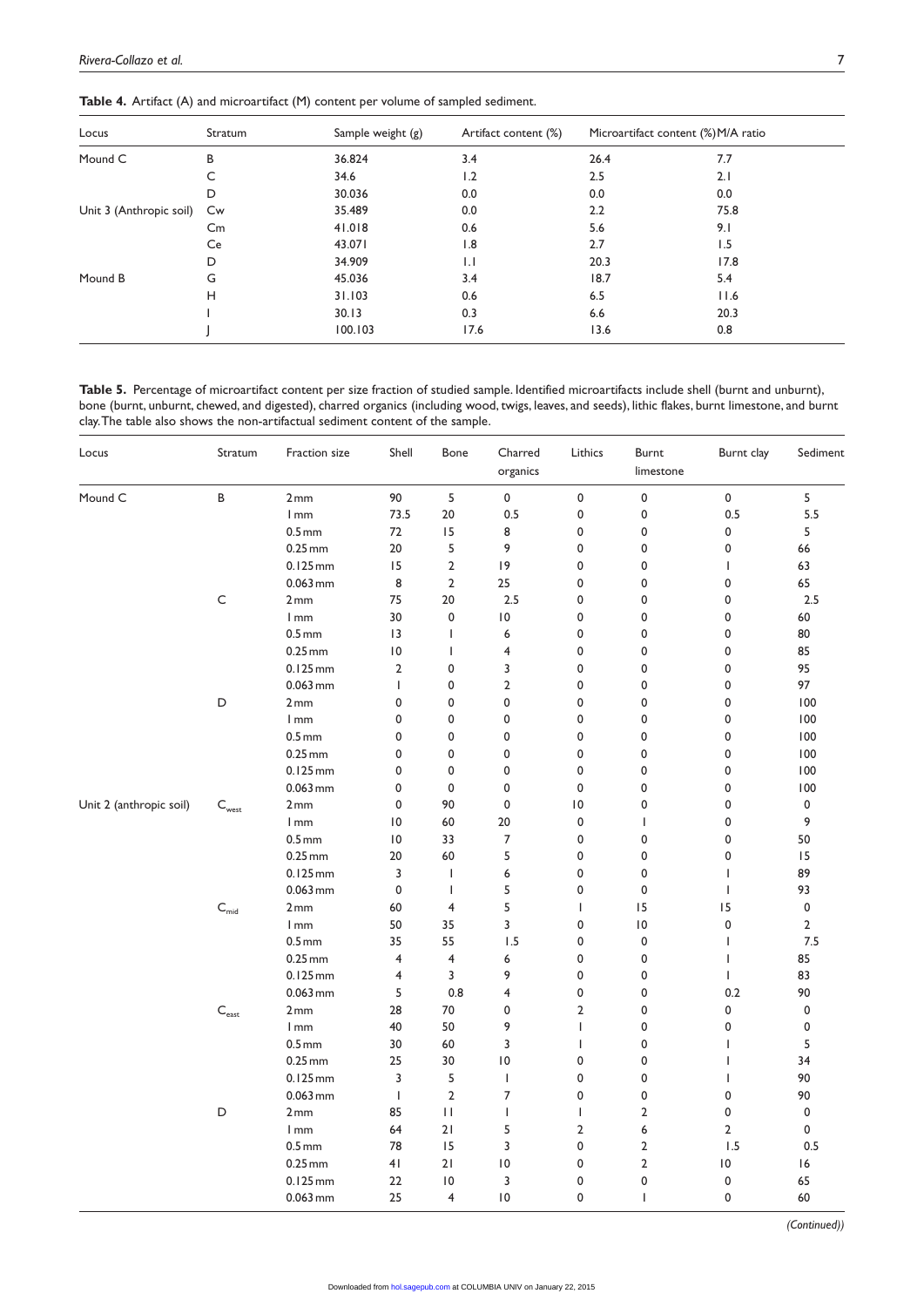**Table 5.** (Continued)

| Locus   | Stratum | Fraction size        | Shell          | Bone        | Charred<br>organics | Lithics  | Burnt<br>limestone | Burnt clay     | Sediment        |
|---------|---------|----------------------|----------------|-------------|---------------------|----------|--------------------|----------------|-----------------|
| Mound B | G       | 2mm                  | 98             |             | $\mathbf 0$         | 0.5      | 0                  | 0              | 0.5             |
|         |         | I mm                 | 90             | 8           | 0.5                 | 0        |                    | 0              | $0.5\,$         |
|         |         | $0.5 \, \text{mm}$   | n/a            | n/a         | n/a                 | n/a      | n/a                | n/a            | n/a             |
|         |         | $0.25 \,\mathrm{mm}$ | 39             | 15          | 5                   | 0        | 9                  | 0              | 32              |
|         |         | $0.125$ mm           | 18             | 6           | 5                   | 0        | 0                  | 0              | 71              |
|         |         | $0.063$ mm           | 0              | 6           | 10                  | 0        | 0                  | 0              | 84              |
|         | Н       | 2mm                  | 68             | 30          | 0                   | 0        | $\overline{2}$     | 0              | 0               |
|         |         | I mm                 | 45             | 45          | 1.5                 | 0        | 0                  | 0              | 8.5             |
|         |         | $0.5$ mm             | 39             | 28.5        | 3                   | 0        | 0                  | 0              | 29.5            |
|         |         | $0.25$ mm            | 12             | 9           | 5                   | 0        | 0                  | 0              | 74              |
|         |         | $0.125$ mm           | 3              | 5           | 6                   | 0        | 0                  | 0              | 86              |
|         |         | $0.063$ mm           | 5              | 3           | $\overline{0}$      | 0        | 0                  | 0              | 82              |
|         |         | 2mm                  | 60             | 30          | 0                   | 0        | 0                  | 0              | $\overline{10}$ |
|         |         | I mm                 | 60             | 20          | 5                   | 0        | 0                  | 0              | 15              |
|         |         | $0.5 \, \text{mm}$   | 20             | 12          | 7                   | 0        | 0                  | 0              | 61              |
|         |         | $0.25$ mm            | П              | 3           | 6                   | $\Omega$ | 0                  | 0              | 70              |
|         |         | $0.125$ mm           | 2              |             | 7                   | 0        | 0                  | 0              | 90              |
|         |         | $0.063$ mm           | $\overline{2}$ | $\mathbf 0$ | 8                   | 0        | 0                  | 0              | 90              |
|         |         | 2mm                  | 95             | 4.5         | 0                   | 0        | 0                  | 0.5            | 0               |
|         |         | I mm                 | 95             | 3           | $\Omega$            | 0        | $\Omega$           |                |                 |
|         |         | $0.5 \, \text{mm}$   | 92             | 6           |                     | 0        | 0.5                | 0.5            | 0               |
|         |         | $0.25$ mm            | 85             | 5           | 3                   | 0        | 0                  | $\overline{2}$ | 5               |
|         |         | $0.125$ mm           | 40             |             | $\overline{10}$     | 0        | 0                  |                | 48              |
|         |         | $0.063$ mm           | 22             | 0           | 21                  | 0        | 0                  | 2              | 55              |

samples were placed in the furnace covered with lids, and fired at 650°C for 1 h (Clark, 1996). After the first firing stage, the furnace was switched off and left closed for 20min. After this, the lids were removed from the crucibles, and the furnace was run for another 45min after reaching optimal temperature. The furnace was then switched off, and the door was opened briefly to ensure it contained atmospheric oxygen. Samples were allowed to cool in the oven, weighed, placed in diamagnetic containers, and measured in low and high frequencies. Mass specific magnetic susceptibility, presented in units of 10<sup>-6</sup>m<sup>3</sup>/ kg, was calculated using the following formula:  $\gamma = \kappa / \text{mass}/10$ . Mass specific frequency dependence is presented as a percentage of  $\chi_{LF}$  and  $\chi_{HF}$  and is calculated as  $(\chi_{LF} - \chi_{HF})/\chi_{LF}$ . Fractional conversion  $(\chi_{\text{conv}})$  is also presented as a percentage, calculated using the following formula:  $\chi_{\text{conv}} = \chi_{\text{LF}}/\chi_{\text{max}}$  (Dearing, 1999; Goldberg and Macphail, 2006).

#### *Results for Angostura*

The surface before occupation is identified as a soil that formed under forested conditions. After the initial forest clearing, which was dated to ca. 4.4 ka on mound B layer 5 (see Table 2), the site presents layers of tightly packed shells (Stratum J, ca. 30–50cm on mounds B and D) with little or no other food remains, with dates between 4.1 and 3.6ka. The geoarchaeological analysis of the sample from mound B suggests this layer is the product of anthropic activity. Low OM and fine sediment content suggests it was accumulated rapidly. The lower phosphate levels, sediment composition comprising mostly of three mollusk species (*Crassostrea rhyzophorae, Phacoides pectinatus*, and *Anomalocardia brasiliana*), and low microartifact content (Table 4) and diversity (Table 5) suggest that these layers were deliberately created and were not just a random accumulation of food refuse. The bones within the deposit could have been the main source of phosphates.

These shell layers are covered with a 5- to 8-cm-thick loamy deposit (dates between 4 and 3.8ka) with very high microartifact content – particularly tiny bones and shell fragments at 0.125mm fraction and coarser (see Table 5) – but with few or no large artifacts. This loamy layer seems to have been created by intentionally covering the shell layers (Stratum J) with locally sourced fine-grained sediments, producing a surface similar in texture to the originally cleared forest floor. The geoarchaeological characteristics suggest that this loamy layer was used as a habitation surface. The shells over the forest floor would have given better drainage capacity than the clay-over-limestone surface.

Analysis of the radiocarbon dates from Angostura suggests that the site was occupied before the 3.5 ka wet period and that it continued being occupied after it (see Figure 4 and Table 2). Radiocarbon dates for the black anthrosol deposits suggest a much later phase of microlandscape use within the site, ca. 2.1ka for the deeper section of the deposit. Therefore, the area in between the mounds seems to have been clear of anthropic activity at the time the mounds were being actively modified. The deepest sediments at the site (Unit 2), underlying the anthrosols, indicate the area was flooded, at least intermittently, with common changes in water table levels, as suggested by the presence of ferrous nodules and iron staining of the matrix.

The earliest date reported for the growth phase in the speleothem is 3903 corrected ka (see Table 1). The earliest date reported for the shell layers in Angostura is 4.1 ka (GX-28814, 4413– 3860cal. BP, median 4108cal. BP, 3740±100, calibrated 95.4%, 2σ probability). The time discrepancy between the earliest shell layer and the earliest date of the speleothem could be an artifact of the low precision of the radiocarbon date compared with the U/Th date of the speleothem and the palimspest effect of archaeological sites. The median for the other two dates for this layer correspond to 3.6 and 4.0ka (Table 2). The average of the date falls at about 3.8ka, within the 3.9–3.1ka wet period. The deposition of shell layers at Angostura could be seen as an immediate response to the beginning of the wet period.

The distribution of the radiocarbon dates from the anthropogenic layers on Mound B suggests that these habitation surfaces were maintained and expanded throughout their use-life. Later,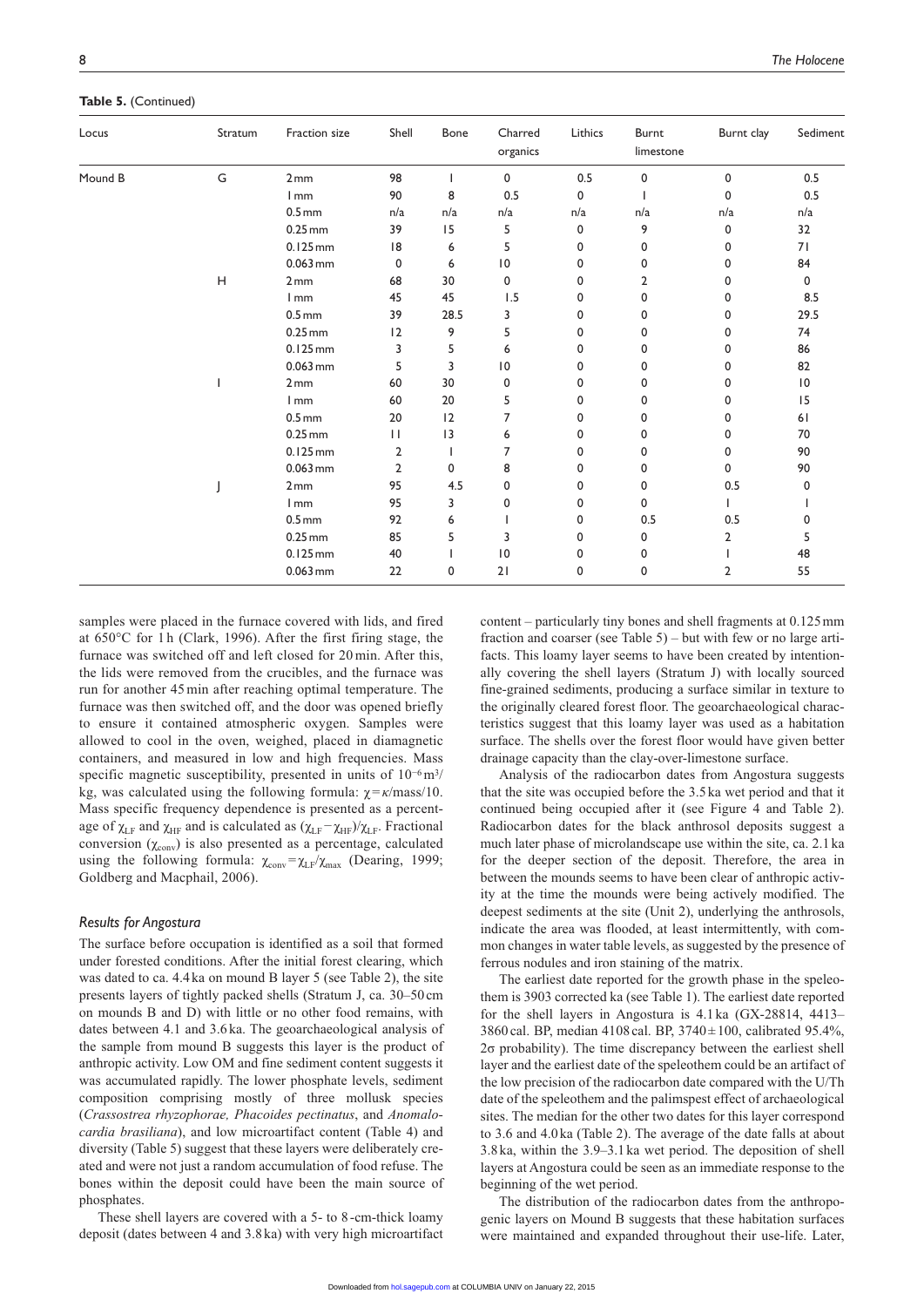

**Figure 4.** Calibrated radiocarbon dates (median marked) from the sites of Maruca, Paso del Indio (PDI), and Angostura (ANG). The Angostura dates are identified by locus (Mound B = U4, Mound C = U1, and Unit 3/Anthropic soil = U3), and layer/stratum. The lab number for all the Angostura dates plotted in this table can be found in Table 2. The light gray area (red online) marks the time frame of the 3.5ka growth period. The darker colored areas (blue online) highlight the dates from Angostura. The table shows that all three sites were inhabited before and after the 3.5ka growth period. While Angostura continued to be inhabited throughout. Reoccupation at Maruca coincides with the end of the wet period as registered in the Palco speleothem. The stratigraphic correlation of this information is summarized in Table 6.

| Table 6. Chronological depiction of the archaeological records of Angostura, Maruca, and Paso del Indio (PDI) in relation to the Palco PA 2b |  |  |  |  |  |  |  |
|----------------------------------------------------------------------------------------------------------------------------------------------|--|--|--|--|--|--|--|
| speleothem. Dashed lines mark changes with broad beginning or ending date ranges.                                                            |  |  |  |  |  |  |  |

| Chronology (ka) | Angostura                    | Maruca                              | PDI                            | PA 2b Speleothem      |  |
|-----------------|------------------------------|-------------------------------------|--------------------------------|-----------------------|--|
| 2.0             | $\ddot{?}$                   |                                     | Abandonment:<br>river flooding |                       |  |
| 2.5             |                              | ŗ<br>Midden/habitation<br>(burials) | Habitation                     | No growth             |  |
|                 | Anthroposols/middens         |                                     | ŗ                              |                       |  |
| 3.0<br>3.5      |                              | Abandonment                         | Abandonment:<br>river flooding | Growth:<br>wet period |  |
|                 | Habitation surface           |                                     |                                |                       |  |
| 4.0             | Shell layer/midden           |                                     | ì                              |                       |  |
| 4.5             | Burnt surface<br>Forest soil | Midden/habitation<br>(no burials)   | Habitation                     | No growth             |  |
|                 |                              | Forest soil/swamp                   |                                |                       |  |
|                 |                              |                                     | ŗ                              |                       |  |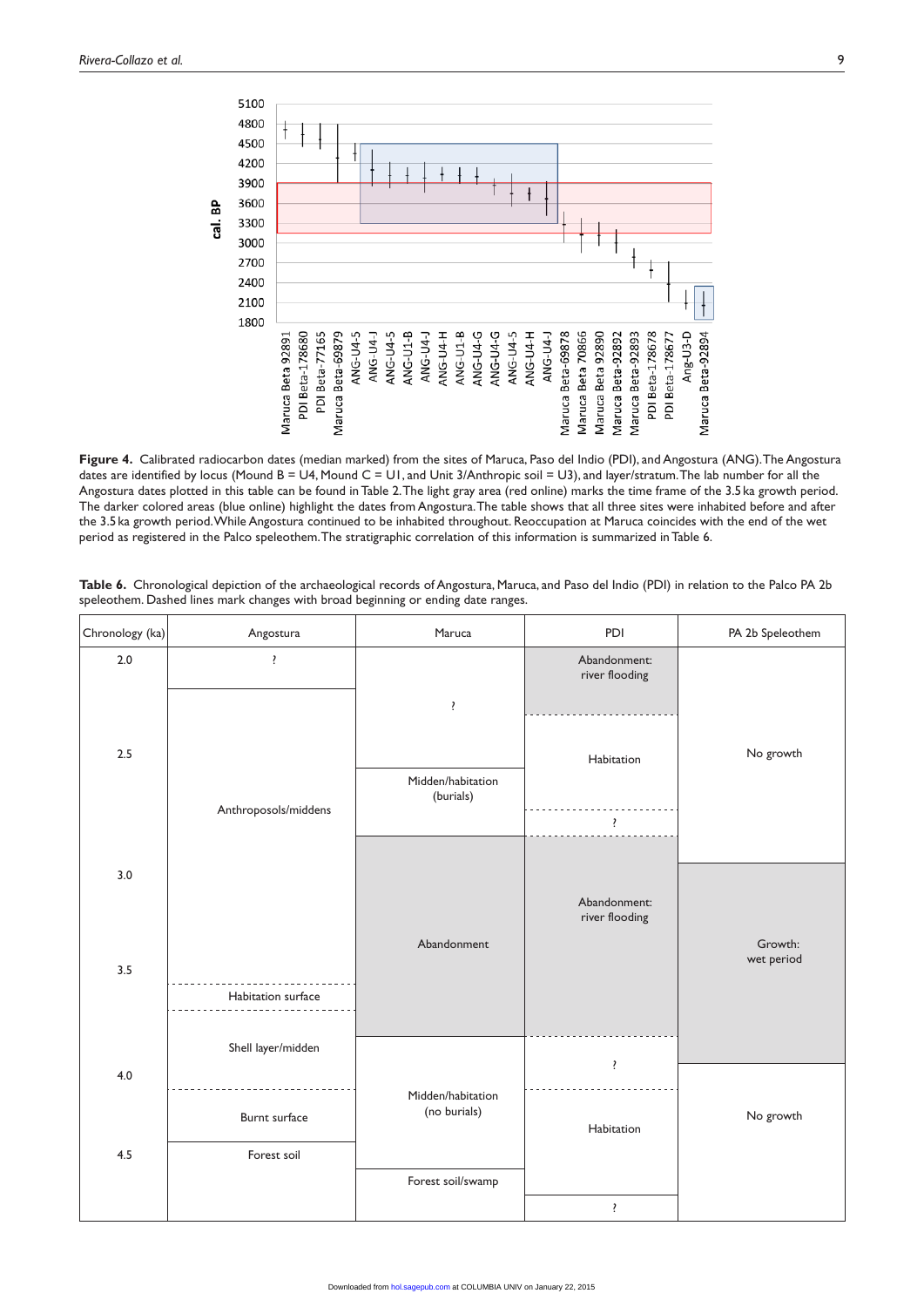undated archaeological deposits indicate that surface use within the site changed, with the formation of different shell deposits and the beginning of anthropic soils, which were already formed by 2.1ka.

The geoarchaeological analysis suggests that deposition and site formation occurred continuously. Field sieved samples were recovered every 10 cm and bulk samples were collected for all strata. Given the low energy of the depositional environment where Angostura is located, the coarse fraction of the granulometry analysis (Table 2) can be assumed to be anthropogenic. This was corroborated by the artifact/microartifact ratio (Table 4) observed for each strata per volume. High phosphorous and magnetic susceptibility ratios also correlate to anthropogenic strata (Table 2). Sedimentologically, no interruption of deposition was identified, and all levels with lower coarse content in the granulometry analysis contained high microartifact content in multiple fractions down to 0.25mm (Table 5), emphasizing the relevance of in situ human activity over site formation processes. All these characteristics support the interpretation of Angostura as a permanently occupied, sedentary settlement.

### *Comparison of Angostura, Maruca, and PDI*

The pattern of continued occupation identified in Angostura is not evident at the other two contemporaneous archaeological sites: Maruca and PDI (see Figure 1 and Table 6). Maruca is located directly south of the cave sampled for climate reconstruction, south–southwest of Angostura, on the opposite coast of the island. The area is drier, mostly because of the rainshadow caused by the Central Cordillera. Even though today the site is away from the shoreline, at the time of occupation, the site was located on the coast, within mangrove forests (Rodríguez, 1997, 2004). No geoarchaeological analysis was conducted at Maruca, but the stratigraphic and technological analyses of the site suggest that there were two distinct occupation events (Rodríguez, 2004). The earliest one presents dates from 4.5 to 3.9ka (4568–3905cal. BP), and the later from 3.2 to 2.1 ka (3280–2060 cal. BP). These two occupations are separated by a sediment layer identified as an abandonment phase. Human burials are found in association to the later phase of occupation (Rodríguez, 2004).

PDI is located east of Angostura, on the west bank of the Cibuco River on the narrow (ca. 400m wide) floodplain within the boundaries of cliffs eroded by the river on the limestone bedrock. The site contains occupation layers starting at the Pre-Arawak period continuing to the present. Distinct occupations are separated by river flood events. The analysis of the rich assemblage recovered has not been completed yet, but brief accounts of the excavation (Rodríguez Ramos, 2010; Walker, 2005) and a report on the geoarchaeological analysis of the site and its surroundings (grain size analysis and OM content, Clark et al., 2003) allow evaluation of the site. PDI presents three distinct Archaic occupation phases: the first one is dated to ca. 4.6 ka, the second one between 2.6 and 2.3 ka (2610 and 2400 cal. BP), and the last one ca. 1.8 ka (1860 cal. BP, AD 90; Rodríguez Ramos, 2010: 46). These occupations are separated by inundation events that left a distinct, coarser grained, lighter colored sediment deposit caused by overbank flow and periodic river flooding (Clark et al., 2003).

# **Discussion: Human adaptation strategies**

We posit that people at Angostura responded rapidly to increased moisture by creating better draining shell deposits over the limestone outcrops and designed habitation spaces raising the living surfaces from the periodically flooding forest floor because of groundwater surfacing. This is an exciting indication of adaptation to climate variability among early Caribbean populations.

Onsite and offsite landforms at and around Angostura suggest that the climatic parameters of the period under study prompted aquifer recharge and intense spring and river activity (Rivera-Collazo, 2011a, 2011b). Coring of coastal plain north of Angostura (Rivera-Collazo, 2011b) suggests that 4.1ka the area was flooded, with sediments evidencing the existence of a palaeolagoon with marine to brackish environmental conditions and active biotic activity on the muddy bottom (Rivera-Collazo, 2011a, see Table 2 for radiocarbon dates). The 3.5 ka wet period intensified the mid-Holocene wet conditions, prompting lowland flooding.

The PDI context supports this observation, as the Cibuco River turned from a stable to a depositional environment at some point after 4.6ka (Clark et al. 2003). Wetter conditions and higher river discharge with more common overbank flow would have negatively affected the desirability of previously stable locations. Closer to Angostura, the environmental conditions observed in the palaeolagoon changed gradually as salinity in the lagoon decreased, it became shallower, and there was increased mixing of the water column. Dry-land conditions are evident in some areas of the coastal plain by 1.3ka (Rivera-Collazo, 2011a: 118–123).

Facing these changing environmental conditions, the archaeological record shows two different types of social response or adaptation strategies to the wetter conditions ca. 3.5ka. The inhabitants of Maruca and PDI seem to have relocated. Both sites present habitation hiatus correlating to the 3.5ka wet period (Figure 4). In the case of Maruca, even though precipitation parameters can be expected to be lower on the south of the island, the elevation gradient of the area is very low – at sea level today – and minute changes in river discharge or spring activity can be expected to have had drastic effects over the coastline and floodplain. It is possible that flooding reduced dry-land area and other coastal zones were easier to access, but sedimentary analysis of the coastal plain would have to be conducted to evaluate this possibility. So far, the sediments within the site identified as the abandonment layer are reported to be the product of flooding (Rodríguez, 1997, 2004). Reoccupation of Maruca occurred just at the end of the precipitation period, around 3.3 ka (Figure 4), possibly because of the drier conditions south of the Central Cordillera and the local microclimate, but additional research is merited. Sadly, the site was destroyed during construction of a megastore and its parking lot.

PDI shows increased river instability and absence of settlement (Clark et al., 2003). Given that only two radiocarbon samples were analyzed from the Archaic context at PDI, it is not possible to pin down precisely when the Cibuco River flooding regime started, except from ascertaining that it occurred at some point between 4.6 and 2.6 ka. The correlation between the abandonment of the earliest occupation event at PDI and the increased precipitation period registered in the speleothem is not completely clear because of a 600 a difference between one and the other.

Analysis of lagoon sediments from the coastal plain just north of PDI suggests that during the abandonment of PDI – and during the 3.5 ka wet period – people could have turned to use coastal zones more intensively. According to Burney et al. (1994), the area surrounding the Tortuguero Lagoon (immediately east of Angostura, Figure 1) began to be affected by human activity possibly as early as 5.9 ka, as suggested by micro-charcoal presence in cored sediments. However, the study reports the highest micro-charcoal values precisely between 4.0 and 3.5 ka, with a distinct peak at 3.2 ka (Burney et al., 1994). The geological and topographic conditions surrounding Tortuguero Lagoon suggest that the area was not prone to flooding even during mid- to early late-Holocene conditions. Even though Angostura is near Tortuguero (Figure 1), it is outside Tortuguero's catchment area for charcoal particles, as it lies downwind from it. The observed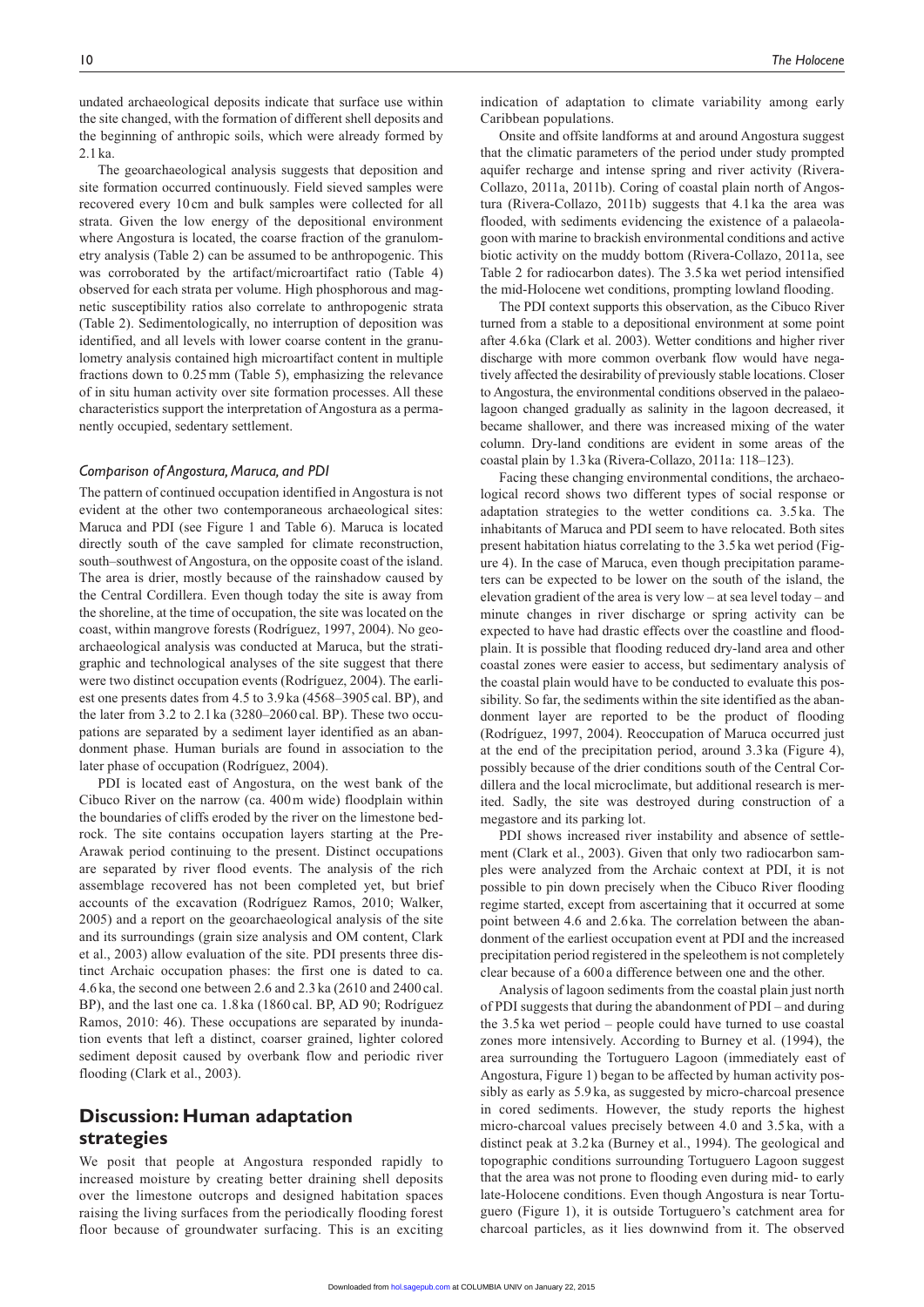micro-charcoal must have been produced close to the lagoon or east of it, where the wind could have picked up and transported the particles. It is possible that groups affected by flooding upriver, such as those living at PDI, relocated to the coastal dry land around Tortuguero. Taking into consideration that social ties acquire more relevance under stressful periods (Adger et al., 2013; Curet, 2005; Curet and Oliver, 1998), proximity to the coast and easier access to the maritime networks could have been an attractive option for Archaic groups at that time.

The archaeological record for the Archaic period supports social continuity and strong bonds between islands and continent throughout the period, starting at least ca. 4.8ka (Rodríguez Ramos, 2008, 2010: 75–87). Even though abandonment of colonization efforts is a possibility, the cultural continuity before and after the 3.5 ka wet period suggests that people could have moved from PDI or Maruca to other areas while onsite conditions were not favorable, and returned later once conditions improved. Additional research in the area surrounding these sites, including a solid radiocarbon dating program, is needed to understand these coastal landscapes during the Archaic period.

Angostura presents a different adaptation strategy. Instead of site abandonment, the settlement shows the development or implementation of already known technology to improve living conditions, as well as the intensification of micro-surface modification as part of landscape formation (sensu Terrell et al., 2003 and the 'domesticated landscape' concept). Angostura was located at the dry land closest to the shoreline of the palaeolagoon. The aeolianite ridges at the coast today would have provided a smaller range of resources and would have been far from access to – and control of – the resource diversity available at the ecotonal area between forest, estuary, and river. Relocating to the aeolianite ridges – or further into the forest – would increase distance to resources from the diverse habitats available from the ecotone, increasing energy investment for resource procurement, making relocation a less profitable option than adaptation.

It is possible that Angostura also played an important role within a maritime network of social interaction and exchange, where settlement abandonment and relocation would have been counterproductive for the group's priorities. The presence of burials – at least one in primary context and additional remains in possible secondary contexts – within the earlier deposits at Angostura suggests that social ancestry was tied to location (Curet, 2005; Curet and Oliver, 1998), a phenomenon seen in Maruca only after resettling occurred. In the case of Maruca, settlement reshuffling in response to higher precipitation regimes could have affected territorial perception in the later phase of occupation, triggering more intense social identification with a particular location.

### **Conclusion**

General climatic patterns might have different effects on the landscapes comprised within broad regions, therefore influencing the perception of magnitude, scale, and rate of change for the people living on those landscapes. Broad patterns of climatic change and variability for the mid-Holocene in the Caribbean Region suggest that the Greater Antilles were subject to higher precipitation, lower sea levels, and higher seasonality. Even though these patterns help to frame general processes, their wide scale makes it hard to correlate them to the small-scale data of human responses that can be obtained from archaeological sites. In this work, we compare variations in the archaeological record with scale-compatible climate data by considering climatic records close to the location where human activity occurred and not just broad patterns that might not coincide with people's experiences in the past.

The local palaeoclimatic record presented here suggests that precipitation rates fluctuated during the early stages of island

colonization in Puerto Rico (near the end of the mid-Holocene). The speleothem record at Palco2 presents an 800-year wet period that spanned from 3.9 to 3.1ka. The archaeological record corresponding to this period suggests that people living in Puerto Rico at this time perceived this change and responded to it in different ways.

Human responses to change are complex and can vary drastically depending on the social priorities at the time when change is perceived. In the case of Angostura, location was a cultural priority and technology was implemented as an adaptation strategy in response to change. In Maruca and PDI, location was considered less of a priority, and therefore, settlement was abandoned or relocated until favorable conditions returned. The archaeological record of PDI and the Tortuguero Lagoon suggests that access to the coast – and possibly to long-distance networks – played an important role in ensuring social continuation and support. Abandonment of Maruca and PDI, as individual sites, could be interpreted as evidence of vulnerability, as the settlement did not continue through the environmental change. However, we argue that vulnerability or resilience of particular groups needs to be contextualized within broader social processes. Flexibility in the perception of location and the identification of relocation as an acceptable adaptation strategy are resilient social responses, as there is evidence of cultural continuation after the end of the environmental instability. In addition, social response to change cannot be seen as monolithic. Even within single cultural periods, response in different locations can be varied, as human behavior addresses the needs of individual groups with different priorities. This multiplicity of responses can indeed enhance resilience as social support can continue through alliances and exchanges that enhance social bonds that can help buffer catastrophes. Resilience and vulnerability, therefore, have to be qualified in terms of scale of observation and goals of adaptation. This conclusion agrees with Adger et al. (2013) who emphasize the importance of the goals of adaptation in the definition of vulnerability and sustainability.

In conclusion, people respond to the environmental and climatic changes they perceive based on their lived or learned experiences. Therefore, broad palaeoclimatic parameters have to be scaled-down to regions and territories when attempting to articulate climate change and cultural response. In addition, different social groups have different priorities, even within the same culture. As a response to climate or environmental change, people will develop adaptation strategies that fit their own needs, allowing for groups to respond differently to the same environmental phenomenon.

### **Acknowledgements**

Thanks to Juan Estrella and Jose A Santiago-Seaz for milling the speleothem, Yalitza Gonzalez for running the stable isotope samples, and Rolf Martin Vieten for technical support. We are very grateful for the comments of an unknown reviewer who helped us improve the analysis and presentation of this article.

#### **Funding**

This research was funded, in part, by NSF proposal AGS 1003502, an NSF GRFP grant DGE-0632985 and a 2010 Wenner Gren Dissertation Fieldwork Grant (grant #8156). Any opinions, findings, conclusions, or recommendations expressed in this publication are those of the author and do not necessarily reflect the views of the National Science Foundation.

### **References**

- Adger NW, Quinn T, Lorenzoni I et al. (2013) Changing social contracts in climate change adaptation. *Nature Climate Change* 3: 330–333.
- Ayes C (1988) *Evaluación Arqueológica Tipo Fase 2. Angostura, Florida Afuera, Barceloneta, Puerto Rico*. Report for the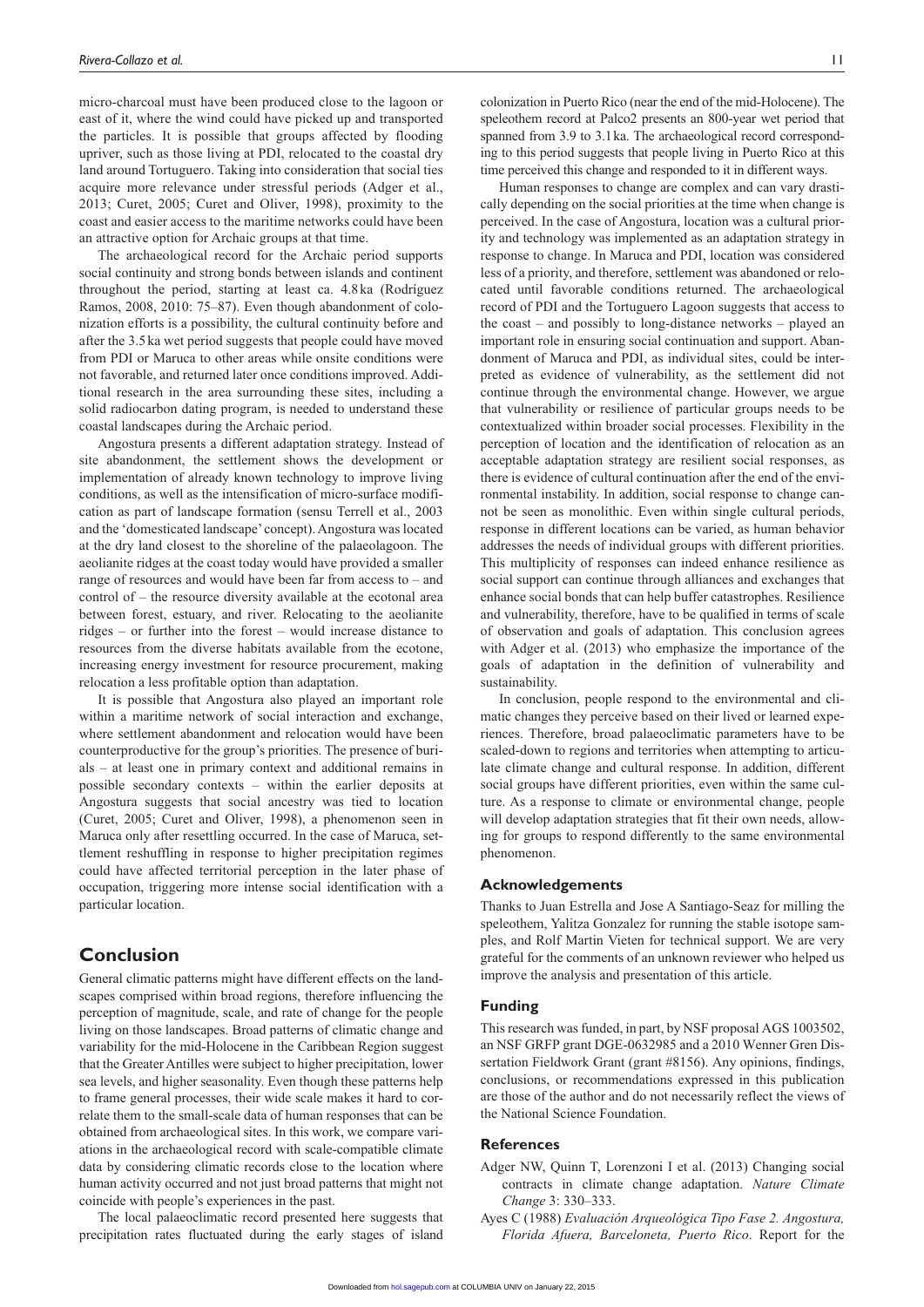Consejo para la Protección del Patrimonio Arqueológico Terrestre de Puerto Rico, Institute of Puerto Rican Culture, San Juan, Puerto Rico.

- Beck JW, Richards DA, Edwards RL et al. (2001) Extremely large variations of atmospheric C-14 concentration during the last glacial period. *Science* 292(5526): 2453–2458.
- Bertran P, Bonnissent D, Imbert D et al. (2004) Paléoclimat des Petites Antilles depuis 4000 ans BP: l'enregistrement de la lagune de Grand-Case à Saint-Martin. *Comptes Rendus Geoscience* 336: 1501–1510.
- Braconnot P, Joussaume S, De Noblet N et al. (2000) Mid-Holocene and last glacial maximum African monsoon changes as simulated within the paleoclimate modelling intercomparison project. *Global and Planetary Change* 26: 51–66.
- Braconnot P, Otto-Bliesner B, Harrison S et al. (2007) Results of PMIP2 coupled simulations of the Mid-Holocene and last glacial maximum – Part 2: Feedbacks with emphasis on the location of the ITCZ and mid- and high latitudes heat budget. *Climate of the Past* 3(2): 279–296.
- Bullock P, Fedoroff N, Jongerius A et al. (1985) *Handbook for Soil Thin Section Description*. Wolverhampton: Waine Research.
- Burney DA, Burney LP and MacPhee RDE (1994) Holocene charcoal stratigraphy from Laguna Tortuguero, Puerto Rico, and the timing of human arrival on the Island. *Journal of Archaeological Science* 21: 273–281.
- Burns SJ (2002) A 780-year annually resolved record of Indian Ocean monsoon precipitation from a speleothem from south Oman. *Journal of Geophysical Research: Atmospheres* 107(D20): ACL9-1–ACL9-9.
- Cheng H, Edwards RL, Hoff J et al. (2000) The half-lives of uranium-234 and thorium-230. *Chemical Geology* 169: 17–33.
- Clark A (1996) *Seeing Beneath the Soil: Prospecting Methods in Archaeology*. 2nd edition. London: BT Batsford Ltd.
- Clark JJ, Walker J and Rodríguez Ramos R (2003) Depositional history and evolution of the Paso del Indio Site, Vega Baja, Puerto Rico. *Geoarchaeology: An International Journal* 18(6): 625–648.
- Clement AC, Seager R and Cane MA (2000) Suppression of El Niño during the Mid-Holocene by changes in the Earth's orbit. *Paleoceanography* 15(6): 731–737.
- Cruz FW, Karmann I, Viana O et al. (2005) Stable isotope study of cave percolation waters in subtropical Brazil: Implications for paleoclimate inferences from speleothems. *Chemical Geology* 220: 245–262.
- Curet LA (2005) *Caribbean Paleodemography: Population, Culture History, and Sociopolitical Processes in Ancient Puerto Rico*. Tuscaloosa, AL: University of Alabama Press.
- Curet LA and Oliver JR (1998) Mortuary practices, social development, and ideology in Precolumbian Puerto Rico. *Latin American Antiquity* 9(3): 217–239.
- Curtis JH, Brenner M and David AH (1999) Climate change in the Lake Valencia Basin, Venezuela, ~12600yr BP to present. *The Holocene* 9(5): 609–619.
- Dansgaard W (1964) Stable isotopes in precipitation. *Tellus* 16: 436–468.
- Dearing J (1999) *Environmental Magnetic Susceptibility Using the Bartington MS2 System*. 2nd Edition. Oxford: Bartington Instruments. Available at: www.bartington.com (accessed November 2013).
- Donnelly JP and Woodruff JD (2007) Intense hurricane activity over the past 5000 years controlled by El Niño and the West African monsoon. *Nature* 447: 465–468.
- Fairchild IJ, Smith CL, Baker A et al. (2006) Modification and preservation of environmental signals in speleothems. *Earth-Science Reviews* 75: 105–153.
- Fensterer C, Scholz D, Hoffmann DL et al. (2010) 230Th/U-dating of a late Holocene low uranium speleothem from Cuba. *IOP*

*Conference Series: Earth and Environmental Science* 9(1): 012015.

- Fensterer C, Scholz D, Hoffmann DL et al. (2012) Cuban stalagmite suggests relationship between Caribbean precipitation and the Atlantic Multidecadal Oscillation during the past 1.3ka. *The Holocene* 22(12): 1403–1410.
- Frank N, Braum M, Hambach U et al. (2000) Warm period growth of travertine during the last interglacial in Southern Germany. *Quaternary Research* 54: 38–48.
- García Goyco O (1998) *Proposal for the Analytical Studies and Final Report for the Paso del Indio Archaeological Site, Vega Baja, Puerto Rico*. Report for the Puerto Rico State Historic Preservation Office, San Juan, Puerto Rico.
- García Goyco O and Maurás Casillas A (1993) *Proyecto extensión al plan de mitigación arqueológica del Área de Impacto de la Carretera PR-22, sector Paso del Indio, Río Abajo, Vega Baja, Puerto Rico*. Report for the Instituto de Cultura Puertorriqueña, San Juan, Puerto Rico.
- Goldberg P and Macphail R (2006) *Practical and Theoretical Geoarchaeology*. Oxford: Blackwell Publishing.
- Greer L and Swart PK (2006) Decadal cyclicity of regional mid-Holocene precipitation: Evidence from Dominican coral proxies. *Paleoceanography* 21: 1–17.
- Gyllencreutz R, Mahiques MM, Alves DVP et al. (2010) Mid- to late-Holocene paleoceanographic changes on the southeastern Brazilian shelf based on grain size records. *The Holocene* 20(6): 863–875.
- Haug G, Hughen KA, Sigman DM et al. (2001) Southward migration of the intertropical convergence zone through the Holocene. *Science* 293: 1304–1308.
- Hellstrom JC (2006) U-Th dating of speleothems with high initial 230Th using stratigraphical constraint. *Quaternary Geochronology* 1: 289–295.
- Higuera-Gundy A, Brenner M, Hodell DA et al. (1999) A 10,300 <sup>14</sup>C yr record of climate and vegetation change from Haiti. *Quaternary Research* 52: 159–170.
- Hodell DA, Curtis JH, Jones GA et al. (1991) Reconstruction of Caribbean climate change over the past 10,500 years. *Nature* 352: 790–793.
- Hoffmann DL, Beck JW, Richards DA et al. (2010) Towards radiocarbon calibration beyond 28 ka using speleothems from the Bahamas. *Earth and Planetary Science Letters* 289(1–2):  $1-10$ .
- Hoffmann DL, Prytulak J, Richards DA et al. (2007) Procedures for accurate U and Th isotope measurements by high precision MC-ICPMS. *International Journal of Mass Spectrometry* 264: 97–109.
- Jochum KP, Wilson SA, Abouchami W et al. (2011) GSD-1G and MPI-DING reference glasses for *In Situ* and Bulk isotopic determination. *Geostandards and Geoanalytical Research* 35: 193–226.
- Jones IC and Banner JL (2003) Estimating recharge thresholds in tropical karst island aquifers: Barbados, Puerto Rico and Guam. *Journal of Hydrology* 278(1–4): 131–143.
- Kaufmann G (2003) Stalagmite growth and palaeo-climate: The numerical perspective. *Earth and Planetary Science Letters* 214(1–2): 251–266.
- Kennedy LM, Horn SP and Orvis KH (2006) A 4000-yr record of fire and forest history from Valle de Bao, Cordillera Central, Dominican Republic. *Palaeogeography, Palaeoclimatology, Palaeoecology* 231: 279–290.
- Kennett DJ, Breitenbach SFM, Aquino VV et al. (2012) Development and disintegration of Maya political systems in response to climate change. *Science* 338(6108): 788–791.
- Lachniet MS, Bernal JP, Asmerom Y et al. (2012) A 2400yr Mesoamerican rainfall reconstruction links climate and cultural change. *Geology* 40: 259–262.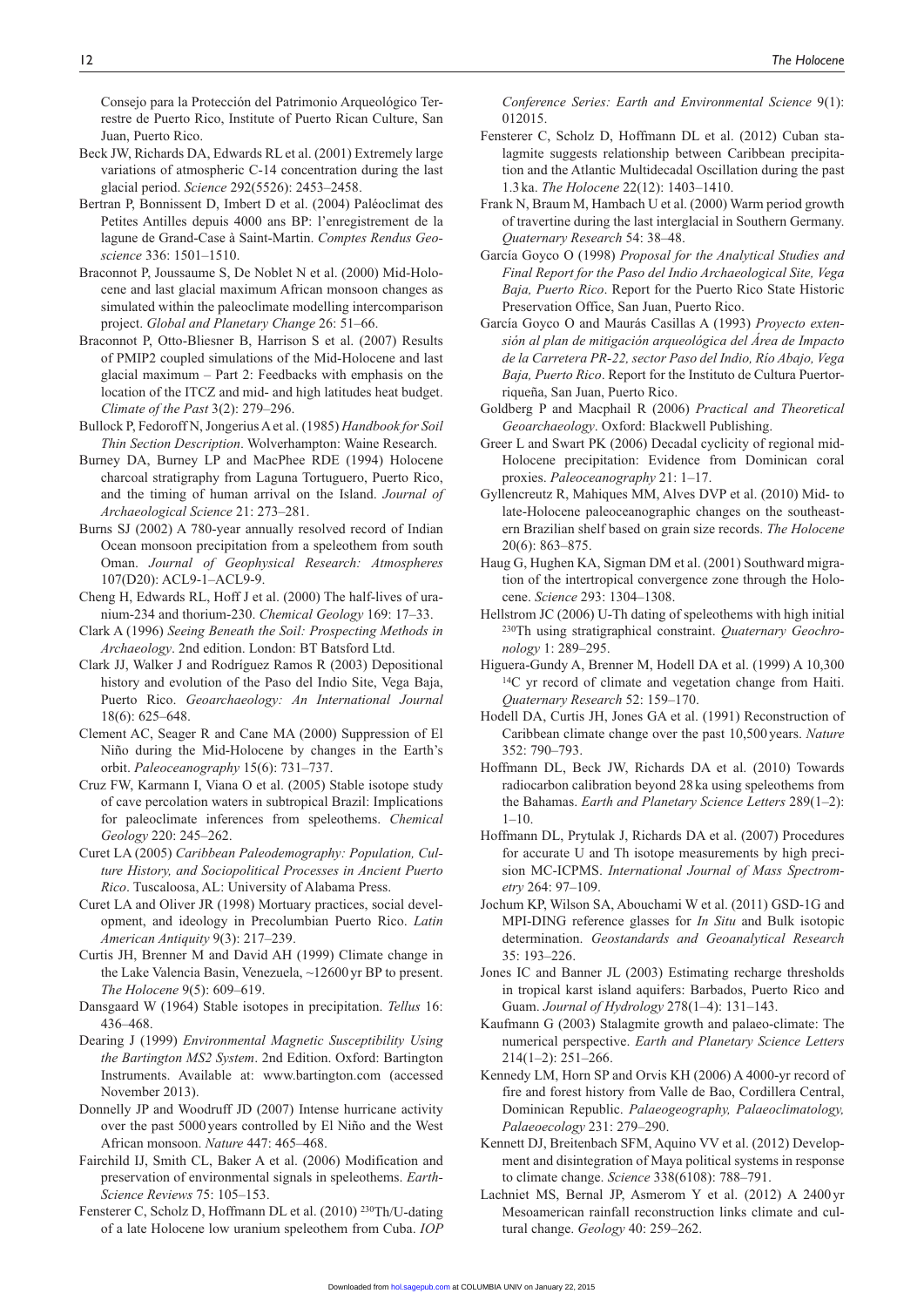- Malaizé B, Bertran P, Carbonel P et al. (2011) Hurricanes and climate in the Caribbean during the past 3700 years BP. *The Holocene* 21(6): 911–924.
- Mayewski PA, Rohling EE, Curt Stager J et al. (2004) Holocene climate variability. *Quaternary Research* 62: 243–255.
- Miller TE (2004) Cave development and structural control in Cretaceous carbonates, Southern Puerto Rico. *Caribbean Journal of Science* 40(2): 276–280.
- Miller TE (2009) Puerto Rico (caves and karst) In: Palmer AN and Palmer MV (eds) *Caves and Karst of the U.S.A*. Huntsville, AL: National Speleological Society, pp. 332–337, 339–343.
- Milne GA, Long AJ and Bassett SE (2005) Modelling Holocene relative sea-level observations from the Caribbean and South America. *Quaternary Science Reviews* 24: 1183–1202.
- Moy CM, Seltzer GO, Rodbell DT et al. (2002) Variability of El Niño/Southern Oscillation activity at millennial timescales during the Holocene epoch. *Nature* 420(6912): 162–165.
- Nyberg J, Kuijpers A, Malmgren BA et al. (2001) Late Holocene changes in precipitation and hydrography recorded in marine sediments from the northeastern Caribbean Sea. *Quaternary Research* 56: 87–102.
- Pagán Jiménez JR (2007) *De antiguos pueblos y culturas botánicas en el Puerto Rico indígena. El archipiélago Borincano y la llegada de los primeros pobladores agroceramistas* (BAR International Series 1687). Oxford: British Archaeological Reports.
- Pagán Jiménez JR (2011) Early phytocultural processes in the pre-Colonial Antilles: A pan-Caribbean survey for an ongoing starch grain research. In: Hofman CL and Duijvenbode AV (eds) *Communities in Contact. Essays in Archaeology, Ethnohistory and Ethnography of the Amerindian Circum-Caribbean*. Leiden: Sidestone Press, pp. 87–116.
- Pantel AG (1994) *Evaluación de Recursos Culturales de Fase II. Yacimiento Precolombino Maruca, Barrio Canas. Municipio de Ponce, Puerto Rico. Submitted to the Consejo para la Protección del Patrimonio Arqueológico Terrestre de Puerto Rico*. Report for the Institute of Puerto Rican Culture, San Juan, Puerto Rico.
- Peros MC, Reinhardt EG and Davis AM (2007) A 6000-year record of ecological and hydrological changes from Laguna de la Leche, north coastal Cuba. *Quaternary Research* 67: 69–82.
- Proctor CJ, Baker A, Barnes WL et al. (2000) A thousand year speleothem proxy record of North Atlantic climate from Scotland. *Climate Dynamics* 16(10/11): 815.
- Renken RA, Ward WC, Gill IP et al. (2002) *Geology and Hydrogeology of the Caribbean Islands Aquifer System of the Commonwealth of Puerto Rico and the U.S. Virgin Islands*. U.S. Geological Survey Professional Paper 1419. Reston, VA: U.S. Geological Survey.
- Richards DA and Dorale JA (2003) Uranium-series chronology and environmental applications of speleothems. In: Bourdon B, Henderson GM, Lundstrom CC et al. (eds) *Uranium-Series Geochemistry*. Washington, DC: Mineralogical Society of America, pp. 407–460.
- Rivera-Collazo I (2011a) *Between land and sea in Puerto Rico: Climates, coastal landscapes and human occupations in the mid-Holocene Caribbean*. PhD Thesis, Institute of Archaeology, University College London.
- Rivera-Collazo I (2011b) Palaeoecology and human occupations during the mid-Holocene in Puerto Rico: The case of Angostura. In: Hofman CL and Duijvenbode AV (eds) *Communities in Contact. Essays in Archaeology, Ethnohistory and Ethnography of the Amerindian Circum-Caribbean*. Leiden: Sidestone Press, pp. 407–420.
- Rivera-Collazo I (2011c) The ghost of Caliban: Island archaeology, insular archaeologists and the Caribbean. In: Curet AL (ed.) *Islands in the Stream: Interisland and Continental Inter-*

*action in the Caribbean*. Tuscaloosa, AL: University of Alabama Press, pp. 22–40.

- Rodríguez M (1997) Excavations at Maruca, a preceramic site in southern Puerto Rico. In: Rodríguez M (ed.) *Proceedings of the Seventeenth Congress of the International Association for Caribbean Archaeology*. Nassau, Bahamas, 21–26 July, pp. 166–180.
- Rodríguez M (2004) *Informe final. Excavaciones en el yacimiento Arcaico de Maruca, Ponce, Puerto Rico. Un proyecto arqueológico auspiciado por el Instituto de Cultura Puertorriqueña*. Report for the Consejo para la Protección del Patrimonio Arqueológico Terrestre de Puerto Rico, Institute of Puerto Rican Culture, San Juan, Puerto Rico.
- Rodríguez Ramos R (2008) From the guanahatabey to the archaic of Puerto Rico: The non-evident evidence. *Ethnohistory* 55:393–415.
- Rodríguez Ramos R (2010) *Rethinking Puerto Rican Precolonial History*. Tuscaloosa, AL: University of Alabama Press.
- Rosen A and Rivera-Collazo I (2012) Climate change, adaptive cycles and the persistence of foraging economies during the late Pleistocene/Holocene transition in the Levant. *Proceedings of the National Academy of Sciences (PNAS)* 109(10): 3640–3645.
- Scholz D and Hoffmann DL (2011) StalAge An algorithm designed for construction of speleothem age models. *Quaternary Geochronology* 6: 369–382.
- Scholz D, Tolzmann J, Hoffmann DL et al. (2014) Diagenesis of speleothems and its effect on the accuracy of 230Th/U-ages. *Chemical Geology* 387: 74–86.
- Taylor RG, Scanlon B, Döll P et al. (2013) Ground water and climate change. *Nature Climate Change* 3: 322–329.
- Terrell JE, Hart JP, Barut S et al. (2003) Domesticated landscapes: The subsistence ecology of plant and animal domestication. *Journal of Archaeological Method and Theory* 10(4): 323–368.
- Van Beynen PE, Asmerom Y, Polyak V et al. (2007) Variable intensity of teleconnections during the late Holocene in subtropical North America from an isotopic study of speleothem from Florida. *Geophysical Research Letters* 34: L18703. DOI: 10.1029/2007GL031046.
- Vega J (2000) *Evaluación del impacto al Montículo A, sitio Angostura, margen Carr. PR-204, Barceloneta, Puerto Rico*. Report for the Consejo para la Protección del Patrimonio Arqueológico Terrestre de Puerto Rico, Institute of Puerto Rican Culture, San Juan, Puerto Rico.
- Walker J (2005) The Paso del Indio Site, Vega Baja, Puerto Rico: A progress report. In: Siegel PE (ed.) *Ancient Borinquen: Archaeology and Ethnohistory of Native Puerto Rico*. Tuscaloosa, AL: University of Alabama Press, pp. 55–87.
- Wanner H, Beer J, Bütikofer J et al. (2008) Mid- to Late Holocene climate change: An overview. *Quaternary Science Reviews* 27: 1791–1828.
- White WB (2004) Paleoclimate records from speleothems in limestone caves. In: Sasowsky ID and Mylroie JE (eds) *Studies of Cave Sediments*. New York: Kluwer Academic, pp. 135–175.
- Winter A, Miller T, Kushnir Y et al. (2011) Evidence for 800 years of North Atlantic multi-decadal variability from a Puerto Rican speleothem. *Earth and Planetary Science Letters* 308, 23–28.
- Winter A, Vieten R-M, Miller T et al. (2014) Why was there increased moisture in the eastern Caribbean when Europe was cold? Evidence from Speleothems (EGU General Assembly, Vienna). *Geophysical Research Abstracts* 16: EGU2014- 8710-1.
- Woodruff J, Donnelly JP, Emanuel K et al. (2008a) Assessing sedimentary records of paleohurricane activity using modeled hurricane climatology. *Geochemistry, Geophysics, Geosystems* 9(9): Q09V10.